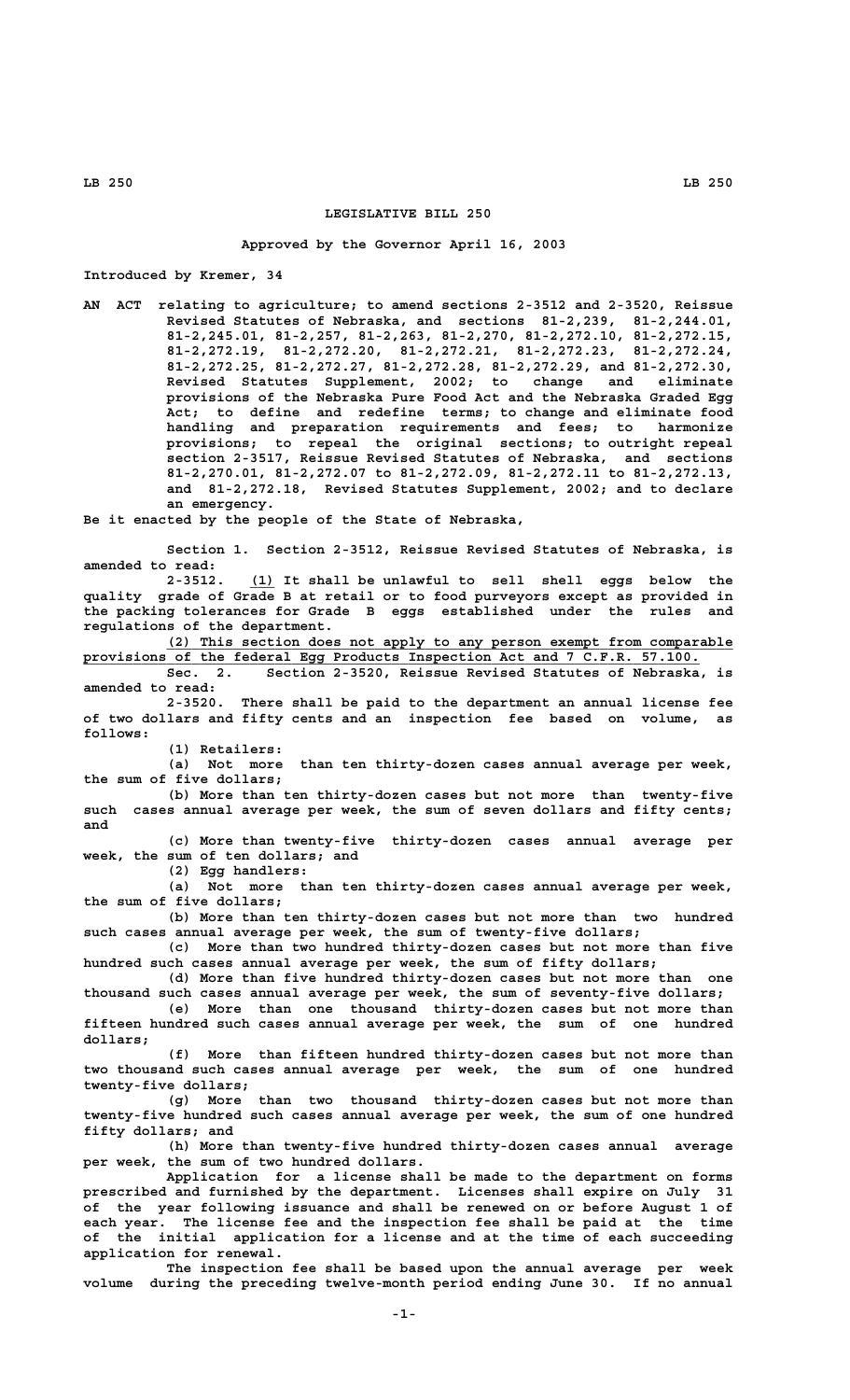**average per week volume is available from the preceding twelve-month period, the inspection fee shall be based upon the estimated per week volume for the upcoming year.**

This section does not apply to a producer with production from flock of three thousand hens or less or to an egg handler required to have a  **\_\_\_\_\_\_\_\_\_\_\_\_\_\_\_\_\_\_\_\_\_\_\_\_\_\_\_\_\_\_\_\_\_\_\_\_\_\_\_\_\_\_\_\_\_\_\_\_\_\_\_\_\_\_\_\_\_\_\_\_\_\_\_\_\_\_\_\_\_\_\_\_\_\_\_\_\_\_ license under the Nebraska Graded Egg Act but whose primary food-related \_\_\_\_\_\_\_\_\_\_\_\_\_\_\_\_\_\_\_\_\_\_\_\_\_\_\_\_\_\_\_\_\_\_\_\_\_\_ business activity is not egg handling.**

**Sec. 3. Section 81-2,239, Revised Statutes Supplement, 2002, is amended to read:**

81-2,239. Sections 81-2,239 to 81-2,292 and sections 19 and 22 to  **\_\_\_\_\_\_\_\_\_\_\_\_\_\_ 27 of this act and the provisions of the Food Code, the Food Salvage Code, and the Current Good Manufacturing Practice In Manufacturing, Packing, or Holding Human Food adopted by reference in sections 81-2,257.01 to 81-2,259, shall be known and may be cited as the Nebraska Pure Food Act.**

**Sec. 4. Section 81-2,244.01, Revised Statutes Supplement, 2002, is amended to read:**

81-2,244.01. Food Code shall mean the <del>1995</del> 2001 Recommendations of the United States Public Health Service, Food and Drug Administration, except sections  $\frac{1-201.10(B)(2)}{3}$ ,  $\frac{31}{7}$ ,  $\frac{32}{7}$ ,  $\frac{453}{7}$ ,  $\frac{203}{7}$ ,  $\frac{458}{7}$ ,  $\frac{1}{201.10(B)(1)}$ , (3), **sections**  $1-201.10(B)(2)$ ,  $(31)$ ,  $(32)$ ,  $(53)$ , and  $(68)$ ,  $1-201.10(B)(1)$ ,  **\_\_\_\_\_\_\_\_\_\_\_\_\_\_\_\_\_\_\_\_\_\_\_\_\_\_\_\_\_\_\_\_\_\_\_\_\_\_ \_\_\_\_\_\_\_ ————— (36), (37), (57), (58), and (73), 2-102.11, 2-103.11(H) and (K), 2-201 2-201.11, 2-201.12, 2-201.13, 2-201.14, 2-301.12, 2-301.13, 2-301.14, \_\_\_\_\_\_\_\_\_\_\_\_\_\_\_\_\_\_\_\_\_\_\_\_\_\_\_\_\_\_\_\_\_\_\_\_\_\_\_\_\_ ————————— ————————— —————————** <del>2-301.16, 2-402.11</del> 2-302.11, 2-303.11, <del>2-403.11, 3-201.14</del> 3-201.11(E), **3-201.16, 3-201.17(D),** 3-202.11(A) and (D), 3-301.11, <del>3-304.16</del> 3-302.11(B)(4),  **—————————————— \_\_\_\_\_\_\_\_\_\_\_\_\_\_\_\_\_\_\_\_\_\_\_\_\_\_\_\_\_\_\_\_\_\_\_\_\_\_\_\_\_\_\_\_\_\_\_\_\_ ————————— 3-401.11(A)(4) 3-304.13, 3-304.17, 3-401.11(C)(2) and (D)(2), 3-401.15, ————————— \_\_\_\_\_\_\_\_\_\_\_\_\_\_\_\_\_\_\_\_\_\_\_\_\_\_ 3-403.11, 3-403.11(C), 3-404.11(A), 3-501, 3-502.11, 3-502.12, 3-603.11, \_\_\_\_\_\_\_\_\_\_\_\_\_\_\_\_\_\_\_\_\_\_\_\_\_\_\_\_\_\_\_\_\_\_\_\_ \_ ——— \_\_\_\_\_\_\_\_\_\_ 3-701.11(C), 4-204.111, 4-204.117, 4-301.12(C)(5), and (D), and (E), 3-701.11(C), 4-204.111, 4-204.117, 4-301.12(C)(5), and (D), and (E), 4-302.12(B), 4-603.16(C), 4-603.17, 5-203.15 4-802.11(C), 5-103.12, 5-104.11, \_\_\_\_\_\_\_\_\_\_\_\_\_\_\_\_\_\_\_\_\_\_\_\_\_\_\_\_ ——————————— \_\_\_\_\_\_\_\_\_\_\_\_\_\_\_\_\_\_ 5-104.12, 5-203.12, 5-203.15, 5-302.16, 6-301.11(B) 6-301.14, 6-302.10, 8-101, 8-102, 8-201.11, 8-201.12, 8-201.13(A)(2) and (3) and (B), 8-201.14(C), 8-202 through 8-304, 8-401.10(B)(2), 8-402.20 through 8-403.20, 8-403.50 through 8-404.12, and 8-405.20(B). The term Food Code does not include the annexes of such federal recommendations.**

**Sec. 5. Section 81-2,245.01, Revised Statutes Supplement, 2002, is amended to read:**

**81-2,245.01. Food establishment shall mean an operation that stores, prepares, packages, serves, sells, vends, or otherwise provides food for human consumption. The term does not include:**

**(1) An establishment or vending machine operation that offers only** prepackaged <del>foods</del> soft drinks, carbonated or noncarbonated, that do not contain a primary dairy product or dairy ingredient base or that contain less  **\_\_\_\_\_\_\_\_\_\_\_\_\_\_\_\_\_\_\_\_\_\_\_\_\_\_\_\_\_\_\_\_\_\_\_\_\_\_\_\_\_\_\_\_\_\_\_\_\_\_\_\_\_\_\_\_\_\_\_\_\_\_\_\_\_\_\_\_\_\_\_\_\_\_\_\_\_\_ than fifteen percent natural fruit or vegetable juice; candy; chewing gum; \_\_\_\_\_\_\_\_\_\_\_\_\_\_\_\_\_\_\_\_\_\_\_\_\_\_\_\_\_\_\_\_\_\_\_\_\_\_\_\_\_\_\_\_\_\_\_\_\_\_\_\_\_\_\_\_\_\_\_\_\_\_\_\_\_\_\_\_\_\_\_\_\_\_\_\_\_\_ potato or corn chips; pretzels; cheese puffs and curls; crackers; popped \_\_\_\_\_\_\_\_\_\_\_\_\_\_\_\_\_\_\_\_\_\_\_\_\_\_\_\_\_\_\_\_\_\_\_\_\_\_\_\_\_\_\_\_\_\_\_\_\_\_\_\_\_\_\_\_\_\_\_\_\_\_\_\_\_\_\_\_\_\_\_\_\_\_\_\_\_\_ popcorn; nuts and edible seeds; and cookies, cakes, pies, and other pastries, that are not potentially hazardous;**

**(2) A produce stand that only offers whole, uncut fresh fruits and vegetables;**

**(3) A food processing plant;**

 **————————————— \_\_\_\_\_\_\_\_\_ (4) A salvage establishment operation;**

**(5) A private home where food is prepared or served for personal use, a small day care in the home, or a hunting lodge, guest ranch, or other operation where no more than ten paying guests eat meals in the home;**

**(6) A private home or other area where food that is not potentially \_\_\_\_\_\_\_\_\_ ——— hazardous is prepared: (a) For for sale or service at a religious, charitable, or fraternal organization's bake sale or similar function; or (b) for sale \_\_\_\_\_\_\_\_\_\_\_\_\_\_\_ \_\_\_\_\_\_\_\_\_\_\_\_\_\_\_\_\_\_\_\_\_\_\_\_\_\_\_\_\_\_\_\_\_\_\_\_\_\_\_\_\_\_\_\_\_\_\_\_\_\_\_\_\_\_\_\_\_\_\_\_\_\_\_\_\_\_\_\_\_\_\_\_\_\_\_\_\_\_ directly to the consumer at a farmers market if the consumer is informed by a \_\_\_\_\_\_\_\_\_\_\_\_\_\_\_\_\_\_\_\_\_\_\_\_\_\_\_\_\_\_\_\_\_\_\_\_\_\_\_\_\_\_\_\_\_\_\_\_\_\_\_\_\_\_\_\_\_\_\_\_\_\_\_\_\_\_\_\_\_\_\_\_\_\_\_\_\_\_ clearly visible placard at the sale location that the food was prepared in a \_\_\_\_\_\_\_\_\_\_\_\_\_\_\_\_\_\_\_\_\_\_\_\_\_\_\_\_\_\_\_\_\_\_\_\_\_\_\_\_\_\_\_\_\_\_\_\_\_\_\_\_\_\_\_\_\_\_\_\_\_\_\_\_\_\_\_\_\_\_\_\_\_\_\_\_\_\_ kitchen that is not subject to regulation and inspection by the regulatory authority;** 

> **(7) The location where food prepared by a caterer is served so long** as the caterer only minimally handles the food at the serving location; and

> **(8) Educational institutions, health care facilities, nursing homes, and governmental organizations which are inspected by a state agency or a political subdivision other than the regulatory authority for sanitation in \_\_\_\_\_ the food preparation areas; and**

 **\_\_\_\_\_\_\_\_\_\_\_\_\_\_\_\_\_\_\_\_\_\_\_\_\_\_\_\_\_\_\_\_\_\_\_\_\_\_\_\_\_\_\_\_\_\_\_\_\_\_\_\_\_\_\_\_\_\_\_\_\_\_\_\_\_\_\_\_ (9) A pharmacy as defined in section 71-425 if the pharmacy only \_\_\_\_\_\_\_\_\_\_\_\_\_\_\_\_\_\_\_\_\_\_\_\_\_\_\_\_\_\_\_\_\_\_\_\_\_\_\_\_\_\_\_\_\_\_\_\_\_\_\_\_\_\_\_\_\_\_\_\_\_\_\_\_\_\_\_\_\_\_\_\_\_\_\_\_\_\_ sells prepackaged pharmaceutical, medicinal, or health supplement foods that** are not potentially hazardous or foods described in subdivision (1) of this section.

> **Sec. 6. Section 81-2,257, Revised Statutes Supplement, 2002, is amended to read:**

> **81-2,257. Critical violations are designated in the Food Code and** sections 81-2,270.01, 81-2,272.02 to 81-2,272.04, 81-2,272.06, to 81-2,272.08,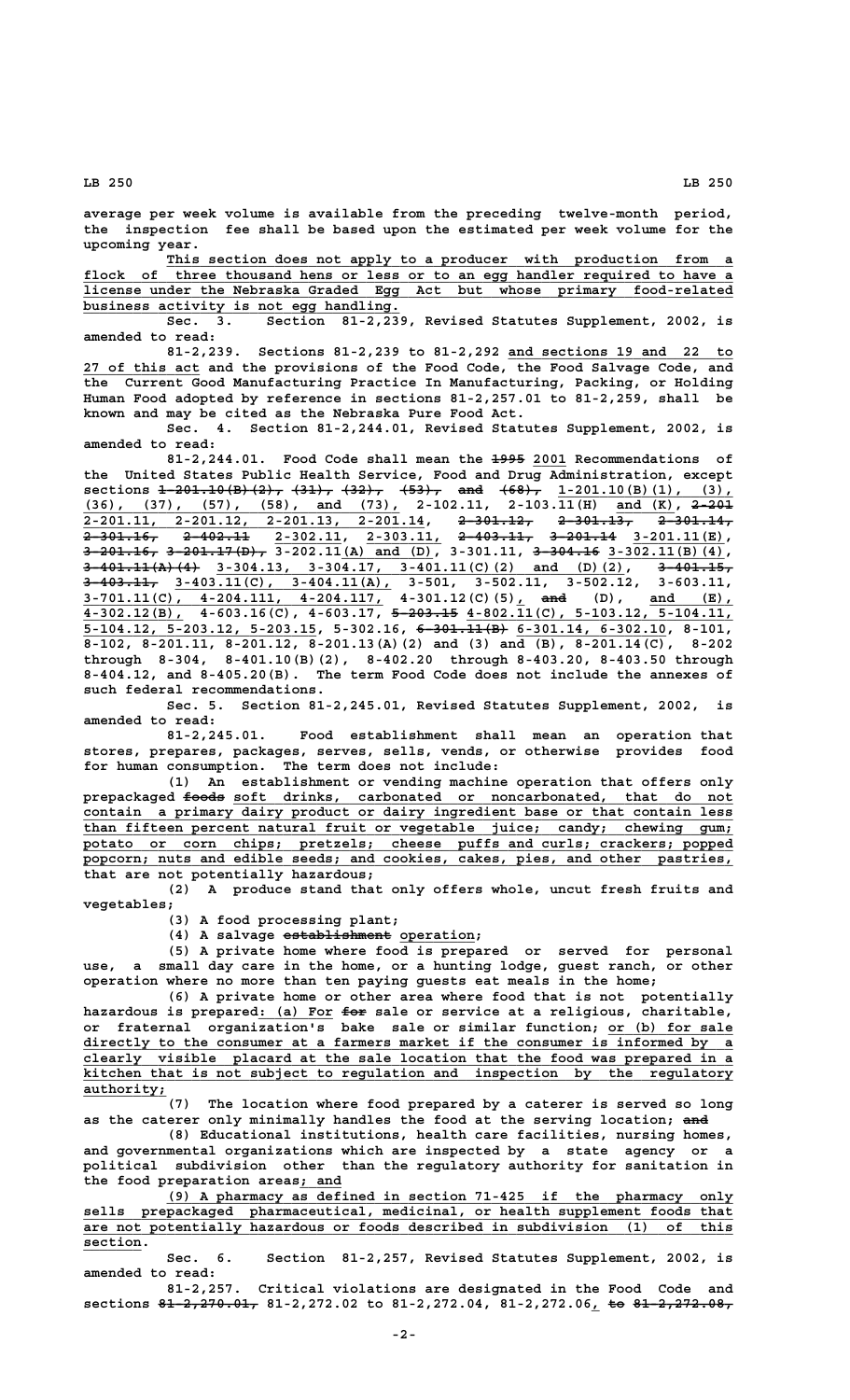81-2,272.10, <del>81-2,272.12</del> to 81-2,272.18, 81-2,272.14 to 81-2,272.17, 81-2,272.21, 81-2,272.23 to 81-2,272.27, and 81<sup>-2</sup>,272.29, subdivision (4) of  **\_\_\_\_\_\_\_\_\_\_\_\_\_\_\_\_\_\_\_\_\_\_\_\_\_\_\_\_\_\_\_\_\_\_\_\_\_\_\_\_\_\_\_\_\_\_\_\_\_\_\_\_\_\_\_\_\_\_\_\_\_\_\_ section 19 of this act, and sections 25, 26, and 27 of this act.**

Sec. 7. Section 81-2,263, Revised Statutes Supplement, 2002, **amended to read:**

**81-2,263. If there is an inconsistency between sections 81-2,239 to \_\_\_\_\_\_\_\_\_\_\_\_\_\_\_\_\_\_\_\_\_\_\_\_\_\_\_\_\_\_\_\_\_\_\_\_\_\_\_\_ 81-2,292 and sections 19 and 22 to 27 of this act and any of the codes adopted by reference, the requirements of the sections shall control.**

Section 81-2,270, Revised Statutes Supplement, 2002, is **amended to read:**

**81-2,270. (1) No person shall operate: (a) A food establishment; (b) a food processing plant; or (c) a salvage operation, without a valid permit which sets forth the types of operation occurring within the establishment.**

**(2) Application for a permit shall be made to the director on forms prescribed and furnished by the department. Such application shall include the applicant's full name and mailing address, the names and addresses of any partners, members, or corporate officers, the name and address of the person authorized by the applicant to receive the notices and orders of the department as provided in the Nebraska Pure Food Act, whether the applicant is an individual, partnership, limited liability company, corporation, or other legal entity, the location and type of proposed establishment or operation, and the signature of the applicant. Application for a permit shall be made prior to the operation of a food establishment, food processing plant, or** salvage operation. The application and shall be accompanied by an initial permit fee of fifty dollars and an initial inspection fee in the same amount as is annually required pursuant to subsection  $(3)$  of this section the annual inspection fee if inspections are required to be done by the department. If **the food establishment, food processing plant, or salvage operation has been in operation prior to applying for a permit, the applicant shall pay an \_\_\_\_\_\_\_\_\_\_\_\_\_\_\_\_\_\_\_\_\_\_\_\_\_\_\_\_\_\_\_\_\_\_\_\_\_\_\_\_\_\_\_\_\_\_ additional fee of fifty dollars through June 30, 2003, and sixty dollars on \_\_\_\_\_\_\_\_\_\_\_\_\_\_\_\_\_\_\_\_\_\_ and after July 1, 2003.**

**(3) Payment of the initial permit fee, the initial inspection fee, and the fee for failing to apply for a permit prior to operation shall not preclude payment of the annual inspection fees due on August 1 of each year.** Except as provided in subsections  $(6)$  (8) through  $(9)$  (11) of this section and **subsection (1) of section 81-2,281, a permitholder shall pay annual inspection \_ fees on or before August 1 of each year.**

 **\_\_\_\_\_\_\_\_\_\_\_\_\_\_\_\_\_\_\_\_\_\_\_\_\_\_\_\_\_\_\_\_\_\_\_\_\_\_\_\_\_\_\_\_\_\_\_\_\_\_\_\_\_\_\_\_\_\_\_\_\_\_\_\_\_\_\_\_ (4) Through June 30, 2003, the initial permit fee shall be fifty \_\_\_\_\_\_\_\_\_\_\_\_\_\_\_\_\_\_\_\_\_\_\_\_\_\_\_\_\_\_\_\_\_\_\_\_\_\_\_\_\_\_\_\_\_\_ dollars and the annual inspection fee shall be as follows:**

**(a) A convenience store, licensed beverage establishment, limited food service establishment, and temporary food establishment, fifty dollars plus twenty-five dollars for each separate and distinct food preparation area within the establishment other than the first such area;**

**(b) A mobile food unit, twenty-five dollars per food unit. If the mobile food unit is supplied by a commissary this fee is in addition to the inspection fee due for the commissary;**

**(c) A pushcart, ten dollars per pushcart. If the pushcart is supplied by a commissary this fee is in addition to the inspection fee due for the commissary;**

**(d) One to ten vending machines, ten dollars; eleven to twenty vending machines, twenty dollars; twenty-one to thirty vending machines, thirty dollars; thirty-one to forty vending machines, forty dollars; and over forty vending machines, fifty dollars. Only vending machines which are not limited food vending machines shall be included in the number of vending machines upon which the fee is determined. If the vending machines are supplied by a commissary this fee is in addition to the inspection fee due for the commissary; and**

**(e) A food processing plant, a salvage operation, and any other food establishment, including a commissary, seventy dollars plus twenty-five dollars for each separate and distinct food preparation area within the establishment other than the first such area.**

 **\_\_\_\_\_\_\_\_\_\_\_\_\_\_\_\_\_\_\_\_\_\_\_\_\_\_\_\_\_\_ (5) On and after July 1, 2003:**

 **\_\_\_\_\_\_\_\_\_\_\_\_\_\_\_\_\_\_\_\_\_\_\_\_\_\_\_\_\_\_\_\_\_\_\_\_\_\_\_\_\_\_\_\_\_\_\_\_\_\_\_\_\_\_\_\_\_\_\_\_\_\_\_\_\_\_\_\_ (a) The director shall set the initial permit fee and the annual \_\_\_\_\_\_\_\_\_\_\_\_\_\_\_\_\_\_\_\_\_\_\_\_\_\_\_\_\_\_\_\_\_\_\_\_\_\_\_\_\_\_\_\_\_\_\_\_\_\_\_\_\_\_\_\_\_\_\_\_\_\_\_\_\_\_\_\_\_\_\_\_\_\_\_\_\_\_ inspection fees on or before July 1 of each fiscal year to meet the criteria \_\_\_\_\_\_\_\_\_\_\_\_\_\_\_\_\_\_\_\_\_\_\_\_\_\_\_\_\_\_\_\_\_\_\_\_\_\_\_\_\_\_\_\_\_\_\_\_\_\_\_\_\_\_\_\_\_\_\_\_\_\_\_\_\_\_\_\_\_\_\_\_\_\_\_\_\_\_ in this subsection. The director may raise or lower the fees each year, but \_\_\_\_\_\_\_\_\_\_\_\_\_\_\_\_\_\_\_\_\_\_\_\_\_\_\_\_\_\_\_\_\_\_\_\_\_\_\_\_\_\_\_\_\_\_\_\_\_\_\_\_\_\_\_\_\_\_\_\_\_\_\_\_\_\_\_\_\_\_\_\_\_\_\_\_\_\_ the fees shall not exceed the maximum fees listed in subdivision (5)(b) of** this section. The director shall determine the fees based on estimated annual revenue and fiscal year-end cash fund balance as follows:

 **\_\_\_\_\_\_\_\_\_\_\_\_\_\_\_\_\_\_\_\_\_\_\_\_\_\_\_\_\_\_\_\_\_\_\_\_\_\_\_\_\_\_\_\_\_\_\_\_\_\_\_\_\_\_\_\_\_\_\_\_\_\_\_\_\_\_\_\_ (i) The estimated annual revenue shall not be greater than one \_\_\_\_\_\_\_\_\_\_\_\_\_\_\_\_\_\_\_\_\_\_\_\_\_\_\_\_\_\_\_\_\_\_\_\_\_\_\_\_\_\_\_\_\_\_\_\_\_\_\_\_\_\_\_\_\_\_\_\_\_\_\_\_\_\_\_\_\_\_\_\_\_\_\_\_\_\_ hundred seven percent of program cash fund appropriations allocated for the \_\_\_\_\_\_\_\_\_\_\_\_\_\_\_\_\_\_\_\_\_\_\_ Nebraska Pure Food Act;**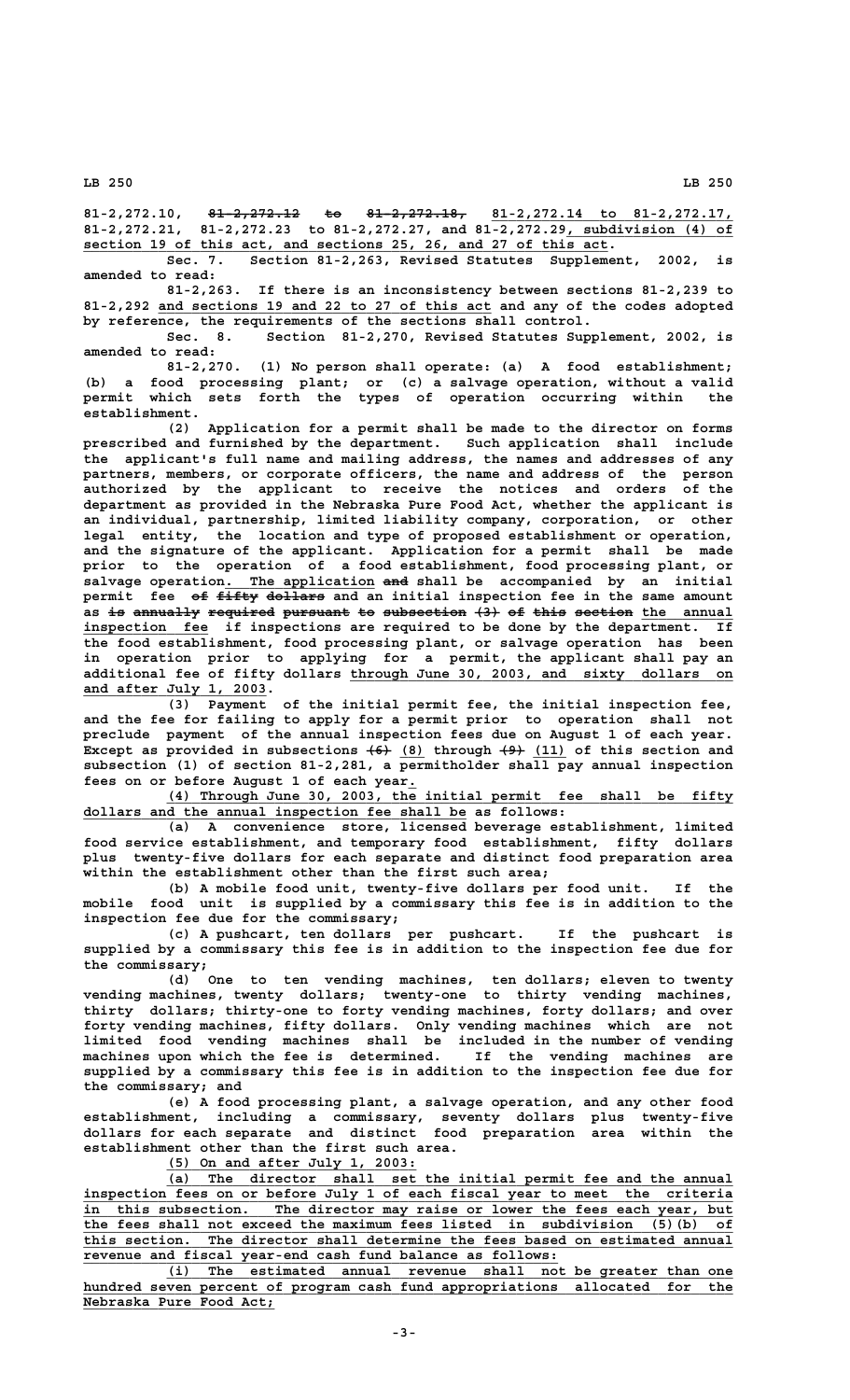**\_\_\_\_\_\_\_\_\_\_\_\_\_\_\_\_\_\_\_\_\_\_\_\_\_\_\_\_\_\_\_\_\_\_\_\_\_\_\_\_\_\_\_\_\_\_\_\_\_\_\_\_\_\_\_\_\_\_\_\_\_\_\_\_\_\_\_\_ (ii) The estimated fiscal year-end cash fund balance shall not be \_\_\_\_\_\_\_\_\_\_\_\_\_\_\_\_\_\_\_\_\_\_\_\_\_\_\_\_\_\_\_\_\_\_\_\_\_\_\_\_\_\_\_\_\_\_\_\_\_\_\_\_\_\_\_\_\_\_\_\_\_\_\_\_\_\_\_\_\_\_\_\_\_\_\_\_\_\_ greater than seventeen percent of program cash fund appropriations allocated \_\_\_\_\_\_\_\_\_\_\_\_\_\_\_\_ for the act; and**

 **\_\_\_\_\_\_\_\_\_\_\_\_\_\_\_\_\_\_\_\_\_\_\_\_\_\_\_\_\_\_\_\_\_\_\_\_\_\_\_\_\_\_\_\_\_\_\_\_\_\_\_\_\_\_\_\_\_\_\_\_\_\_\_\_\_\_\_\_ (iii) All fee increases or decreases shall be equally distributed \_\_\_\_\_\_\_\_\_\_\_\_\_\_\_\_\_\_\_\_\_\_\_\_\_\_\_ between all categories; and**

 **\_\_\_\_\_\_\_\_\_\_\_\_\_\_\_\_\_\_\_\_\_\_\_\_\_ (b) The maximum fees are:**

|                                                                                                                           |         |                                         | Additional                              |                  |
|---------------------------------------------------------------------------------------------------------------------------|---------|-----------------------------------------|-----------------------------------------|------------------|
|                                                                                                                           |         | First Food                              | Food                                    | Unit Or          |
|                                                                                                                           |         |                                         | Preparation Preparation                 | Units            |
| Food                                                                                                                      |         | Initial Area Annual Area Annual         |                                         | Annual           |
| Handling                                                                                                                  | Permit  | Inspection                              | Inspection                              | Inspection       |
| Activity                                                                                                                  | Fee     | Fee                                     | Fee (per area) Fee                      |                  |
| Convenience Store                                                                                                         | \$61.72 | \$61.72                                 | \$30.86                                 | <u>N/A</u>       |
| Licensed Beverage                                                                                                         |         |                                         |                                         |                  |
| Establishment                                                                                                             | \$61.72 | \$61.72                                 | \$30.86                                 | <u>N/A</u>       |
| Limited Food Service                                                                                                      |         |                                         |                                         |                  |
| Establishment                                                                                                             | \$61.72 | \$61.72                                 | \$30.86                                 | <u>N/A</u>       |
| Temporary Food                                                                                                            |         |                                         |                                         |                  |
| Establishment                                                                                                             | \$61.72 | \$61.72                                 | \$30.86                                 | N/A              |
| Mobile Food Unit                                                                                                          |         |                                         |                                         |                  |
| (for each unit)                                                                                                           | \$61.72 | N/A                                     | N/A                                     | \$30.86          |
| Pushcart (for each                                                                                                        |         |                                         |                                         |                  |
| unit)                                                                                                                     | \$61.72 | N/A                                     | N/A                                     | \$12.34          |
| Vending Machine                                                                                                           |         |                                         |                                         |                  |
| Operations:                                                                                                               | \$61.72 |                                         |                                         |                  |
| One to ten units                                                                                                          |         | N/A                                     | N/A                                     | \$12.34          |
| Eleven to twenty units $\frac{\overline{N/A}}{\text{Twenty-one}}$ to thirty units $\frac{\overline{N/A}}{\overline{N/A}}$ |         |                                         | $\overline{N/A}$                        | \$24.68          |
|                                                                                                                           |         |                                         | $\frac{\overline{N/A}}{\overline{N/A}}$ | \$37.02          |
| Thirty-one to forty units                                                                                                 |         |                                         |                                         | \$49.36          |
| Over forty units                                                                                                          |         | $\frac{\overline{N/A}}{\overline{N/A}}$ | $\overline{N/A}$                        | \$61.70          |
| Food Processing                                                                                                           |         |                                         |                                         |                  |
| Plant                                                                                                                     | \$61.72 | \$86.40                                 | \$30.86                                 | N/A              |
| Salvage Operation                                                                                                         | \$61.72 | \$86.40                                 | \$30.86                                 | N/A              |
| Commissary                                                                                                                | \$61.72 | \$86.40                                 | \$30.86                                 | $\overline{N/A}$ |
| All Other Food                                                                                                            |         |                                         |                                         |                  |
| Establishments                                                                                                            | \$61.72 | \$86.40                                 | \$30.86                                 | N/A              |

**(4) Whenever (6) Through June 30, 2003, if an establishment is ——— ———————— \_\_\_\_\_\_\_\_\_\_\_\_\_\_\_\_\_\_\_\_\_\_\_\_\_\_\_\_\_\_\_\_\_** engaged in more than one food handling activity listed <del>under</del> in subsection  $\left(3\right)$  **\_\_\_ (4) of this section, the inspection fee charged shall be based upon the primary activity conducted within the establishment as determined by the \_\_\_\_\_\_\_\_\_\_\_\_\_\_\_\_\_\_\_\_\_\_\_\_\_\_\_\_\_\_\_\_\_\_\_\_\_\_\_\_\_\_\_\_\_\_\_\_\_\_\_\_\_\_\_\_\_\_\_\_\_\_\_\_\_ department. On and after July 1, 2003, if an establishment is engaged in more \_\_\_\_\_\_\_\_\_\_\_\_\_\_\_\_\_\_\_\_\_\_\_\_\_\_\_\_\_\_\_\_\_\_\_\_\_\_\_\_\_\_\_\_\_\_\_\_\_\_\_\_\_\_\_\_\_\_\_\_\_\_\_\_\_\_\_\_\_\_\_\_\_\_\_\_\_\_ than one food handling activity listed in subsection (5) of this section, the \_\_\_\_\_\_\_\_\_\_\_\_\_\_\_\_\_\_\_\_\_\_\_\_\_\_\_\_\_\_\_\_\_\_\_\_\_\_\_\_\_\_\_\_\_\_\_\_\_\_\_\_\_\_\_\_\_\_\_\_\_\_\_\_\_\_\_\_\_\_\_\_\_\_\_\_\_\_ inspection fee charged shall be based upon the primary activity conducted \_\_\_\_\_\_\_\_\_\_\_\_\_\_\_\_\_\_\_\_\_\_\_\_\_\_\_\_\_\_\_\_\_\_\_\_\_\_\_\_\_\_\_\_\_\_\_\_\_\_\_\_\_\_\_\_\_\_\_\_\_\_\_\_\_\_\_\_\_\_\_\_\_\_\_\_\_\_ within the establishment as determined by the department and any fees assessed** for each additional food preparation area within the primary establishment as  **\_\_\_\_\_\_\_\_\_\_\_\_\_\_\_\_\_\_\_\_\_\_\_\_\_\_\_\_\_ determined by the department.**

 **——— \_\_\_ (5) (7) The department may impose a penalty for an inspection fee which is more than one month delinquent. The penalty may not exceed fifty percent of the fee for the first month of delinquency and one hundred percent of the fee for the second month of delinquency.**

 **——— \_\_\_ (6) (8) An educational institution, health care facility, nursing home, or governmental organization operating any type of food establishment,\_ \_ other than a mobile food unit or pushcart, is exempt from the requirements in** subsections (1) through  $\overline{+5}$  (7) of this section.

 **——— \_\_\_ (7) (9) A person whose primary food-related business activity is determined by the department to be egg handling within the meaning of the Nebraska Graded Egg Act and who is validly licensed and paying fees pursuant to such act is exempt from the permit and inspection fee requirements of the Nebraska Pure Food Act.**

 **——— \_\_\_\_ (8) (10) A person holding a permit or license and regulated under the Nebraska Manufacturing Milk Act or the Nebraska Pasteurized Milk Law and an egg handler licensed and regulated under the Nebraska Graded Egg Act are exempt from the Nebraska Pure Food Act.**

 **——— \_\_\_\_ (9) (11) A religious, charitable, or fraternal organization operating any type of temporary food establishment, mobile food unit, or** pushcart is exempt from the requirements of subsections (1) through  $\left(5\right)$  (7) of **this section. Any such organization operating any nontemporary food establishment prior to July 1, 1985, is exempt from the requirements of subsection (2) of this section.**

**Sec. 9. Section 81-2,272.10, Revised Statutes Supplement, 2002, is amended to read:**

**81-2,272.10. Except when washing fruits and vegetables, food**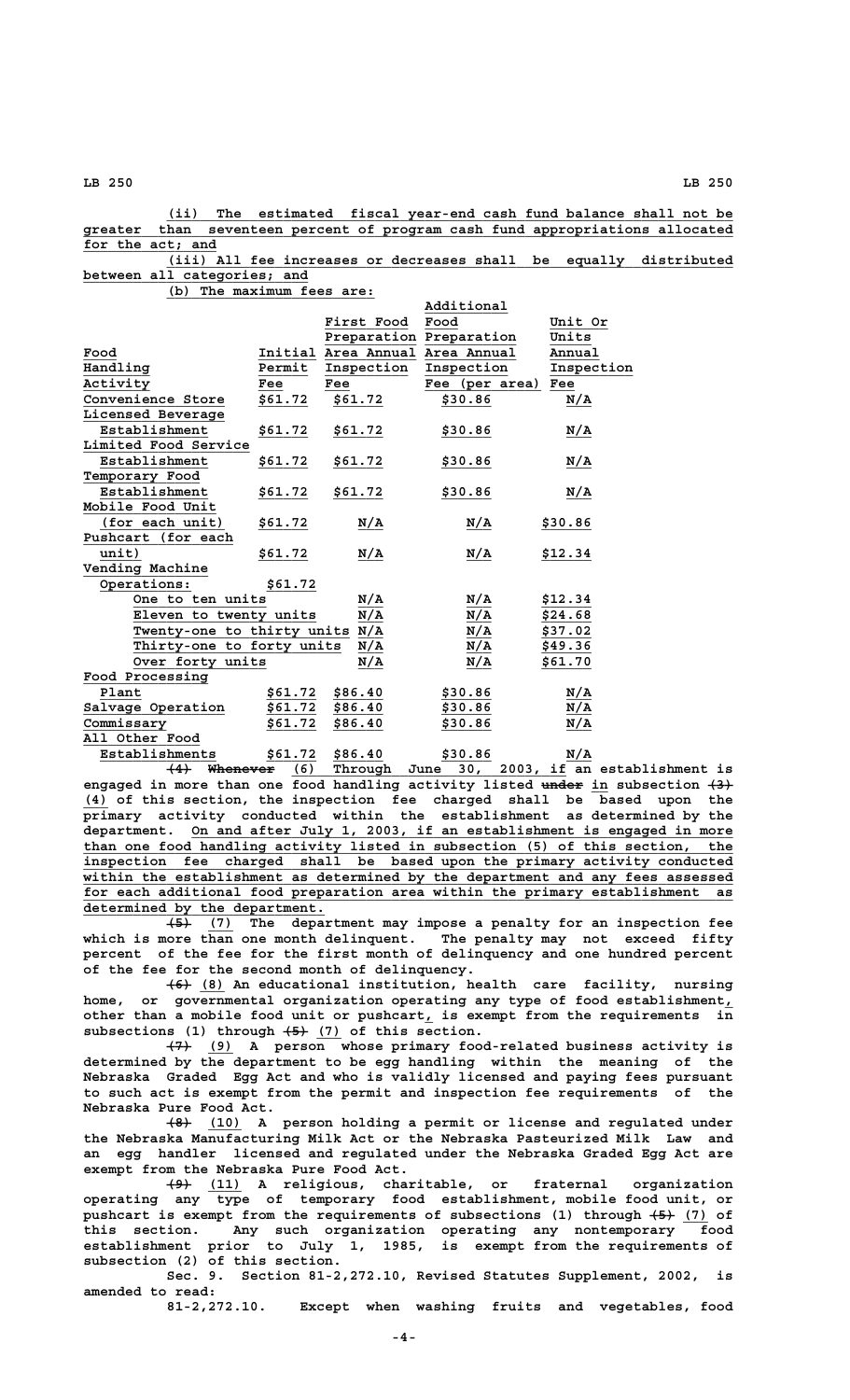**employees shall not contact exposed, ready-to-eat food with their bare hands** unless the food employee washes his or her hands as specified in section 81-2,272.08 or washes his or her hands and uses suitable utensils such as deli **tissue, spatulas, tongs, single-use gloves, or dispensing equipment. Food employees shall minimize bare hand and arm contact with exposed food that is not in a ready-to-eat form.**

**Sec. 10. Section 81-2,272.15, Revised Statutes Supplement, 2002, is amended to read:**

81-2,272.15. Except as otherwise provided by law, potentially **hazardous food shall be at a temperature of forty-five degrees Fahrenheit ————————— ———— ————— —— —— — ——————————— —— —————————— ——————— —————————— (seven degrees Celsius) or below when received at a food establishment. —————— ——————— ———————— —— ————— ———— ———————— —— — ———— —————————————— Potentially hazardous food that is cooked and received hot shall be at a** temperature of one hundred thirty-five forty degrees Fahrenheit (fifty-seven  **————— sixty degrees Celsius) or above and shall be free of evidence of previous temperature abuse.**

**Sec. 11. Section 81-2,272.19, Revised Statutes Supplement, 2002, is amended to read:**

**81-2,272.19. Stored frozen foods shall be maintained frozen. Frozen potentially hazardous food that is slacked to moderate the temperature shall be held under refrigeration that maintains the food temperature at:\_**

 **\_\_\_\_\_\_\_\_\_\_\_\_\_\_ —————————— (1) Forty-five forty-five degrees Fahrenheit (seven degrees Celsius)** or below  $\overline{e_{\text{F}}}$  at  $\overline{e_{\text{mp}}}$  if the food is to be consumed within four calendar days;

 **\_\_\_\_\_\_\_\_\_\_\_\_\_\_\_\_\_\_\_\_\_\_\_\_\_\_\_\_\_\_\_\_\_\_\_\_\_\_\_\_\_\_\_\_\_\_\_\_\_\_\_\_\_\_\_\_\_\_\_\_\_\_\_\_\_\_\_\_ (2) Forty-one degrees Fahrenheit (five degrees Celsius) or below if** the food is not to be consumed within four calendar days; or

 **\_\_\_\_\_\_\_ (3) Any temperature if the food remains frozen.**

**Sec. 12. Section 81-2,272.20, Revised Statutes Supplement, 2002, is amended to read:**

**81-2,272.20. Potentially hazardous food shall be thawed:**

**(1) Under refrigeration that maintains the food temperature at forty-five degrees Fahrenheit (seven degrees Celsius) or below if the food is \_\_\_\_\_\_\_\_\_\_\_\_\_\_\_ \_\_\_\_\_\_\_\_\_\_\_\_\_\_\_\_\_\_\_\_\_\_\_\_\_\_\_\_\_\_\_\_\_\_\_\_\_\_\_\_\_\_\_\_\_\_\_\_\_\_\_\_\_\_\_\_\_\_\_\_\_\_\_\_\_\_\_\_\_\_\_\_\_\_\_\_\_\_ to be consumed within four calendar days or at forty-one degrees Fahrenheit \_\_\_\_\_\_\_\_\_\_\_\_\_\_\_\_\_\_\_\_\_\_\_\_\_\_\_\_\_\_\_\_\_\_\_\_\_\_\_\_\_\_\_\_\_\_\_\_\_\_\_\_\_\_\_\_\_\_\_\_\_\_\_\_\_\_\_\_\_\_\_\_\_\_\_\_\_\_ (five degrees Celsius) or below if the food is not to be consumed within four** calendar days;

**(2) Completely submerged under running water:**

**(a) At a water temperature of seventy degrees Fahrenheit (twenty-one degrees Celsius) or below;**

**(b) With sufficient water velocity to agitate and float off loose particles in an overflow; and**

(c)(i) For a period of time that does not allow thawed portions of  **\_\_\_\_\_\_\_\_\_\_\_\_\_\_\_\_\_\_\_\_\_\_\_\_\_\_\_\_\_\_\_\_\_\_\_\_\_\_\_\_\_\_\_\_\_\_\_\_\_\_\_\_\_\_\_\_\_\_\_\_ ready-to-eat food: For a period of time that does not allow the food \_\_\_\_\_\_\_\_\_\_\_ temperature to rise above forty-five degrees Fahrenheit (seven degrees** Celsius) $\tau$  if the food is to be consumed within four calendar days or to rise  **\_\_\_\_\_\_\_\_\_\_\_\_\_\_\_\_\_\_\_\_\_\_\_\_\_\_\_\_\_\_\_\_\_\_\_\_\_\_\_\_\_\_\_\_\_\_\_\_\_\_\_\_\_\_\_\_\_\_\_\_\_\_\_\_\_\_\_\_\_\_\_\_\_\_\_\_\_\_ above forty-one degrees Fahrenheit (five degrees Celsius) if the food is not \_\_\_\_\_\_\_\_\_\_\_\_\_\_\_\_\_\_\_\_\_\_\_\_\_\_\_\_\_\_\_\_\_\_\_\_\_\_\_\_\_ to be consumed within four calendar days; or**

(ii) For for a period of time that does not allow thawed portions of  **\_\_\_\_\_\_\_\_\_\_\_\_\_\_\_\_\_\_\_\_\_\_\_\_\_\_\_\_\_\_\_\_\_\_\_\_\_\_\_\_\_\_ a raw animal food requiring cooking: For a period of time that does not allow \_\_\_\_\_\_\_\_\_\_\_\_\_\_\_\_\_\_\_\_ the food temperature to be above forty-five degrees Fahrenheit (seven degrees Celsius) for more than four hours, including the time the food is exposed to the running water and the time needed for preparation for cooking or the time it takes under refrigeration to lower the food temperature to forty-five \_\_\_\_\_\_\_\_\_\_\_\_\_\_\_\_\_\_\_\_\_\_\_\_\_\_\_\_\_\_\_\_\_\_\_\_ degrees Fahrenheit (seven degrees Celsius), if the food is to be consumed \_\_\_\_\_\_\_\_\_\_\_\_\_\_\_\_\_\_\_\_\_\_\_\_\_\_\_\_\_\_\_\_\_\_\_\_\_\_\_\_\_\_\_\_\_\_\_\_\_\_\_\_\_\_\_\_\_\_\_\_\_\_\_\_\_\_\_\_\_\_\_\_\_\_\_\_\_\_ within four calendar days or to be above forty-one degrees Fahrenheit (five \_\_\_\_\_\_\_\_\_\_\_\_\_\_\_\_\_\_\_\_\_\_\_\_\_\_\_\_\_\_\_\_\_\_\_\_\_\_\_\_\_\_\_\_\_\_\_\_\_\_\_\_\_\_\_\_\_\_\_\_\_\_\_\_\_\_\_\_\_\_\_\_\_\_\_\_ degrees Celsius) if the food is not to be consumed within four calendar days;**

**(3) As part of a cooking process if the food that is frozen is:**

**(a) Cooked as specified in the Nebraska Pure Food Act; or**

**(b) Thawed in a microwave oven and immediately transferred to conventional cooking equipment, with no interruption in the process; or**

(4) Using any procedure that thaws if a portion of frozen  **———— \_\_\_\_\_\_\_\_\_\_\_ ready-to-eat food that is thawed and prepared for immediate service in response to an individual consumer's order.**

> **Sec. 13. Section 81-2,272.21, Revised Statutes Supplement, 2002, is amended to read:**

> **81-2,272.21. (1) Cooked potentially hazardous food shall be cooled:** (a) From Within two hours from one hundred forty thirty-five degrees Fahrenheit (fifty-seven sixty degrees Celsius) to seventy degrees Fahrenheit (twenty-one degrees Celsius); within two hours; and

 **———— \_\_\_\_\_\_\_\_\_\_\_\_\_\_\_\_\_\_\_\_\_\_\_\_\_ (b) From Within four hours from seventy degrees Fahrenheit \_\_\_\_\_\_\_\_\_\_\_\_\_\_\_\_\_\_\_\_\_\_\_\_\_\_\_\_\_\_\_\_\_\_\_\_\_\_\_\_\_\_ (twenty-one degrees Celsius) to be in compliance with subdivision (2) of** section 81-2,272.23. <del>forty five degrees Fahrenheit (seven degrees Celsius) or</del> below within four hours.

 **\_\_\_\_\_\_\_\_\_\_\_\_\_\_\_\_\_\_\_\_\_\_\_\_\_\_\_\_\_\_\_\_\_\_\_\_\_ (2) Potentially hazardous food prepared from ingredients at ambient \_\_\_\_\_\_\_\_\_\_\_ \_\_\_\_\_\_\_\_\_\_\_\_\_\_\_\_\_\_\_ \_\_\_\_\_\_\_\_\_\_\_\_\_\_\_\_\_\_\_\_\_ temperature shall be cooled within four hours to be in compliance with**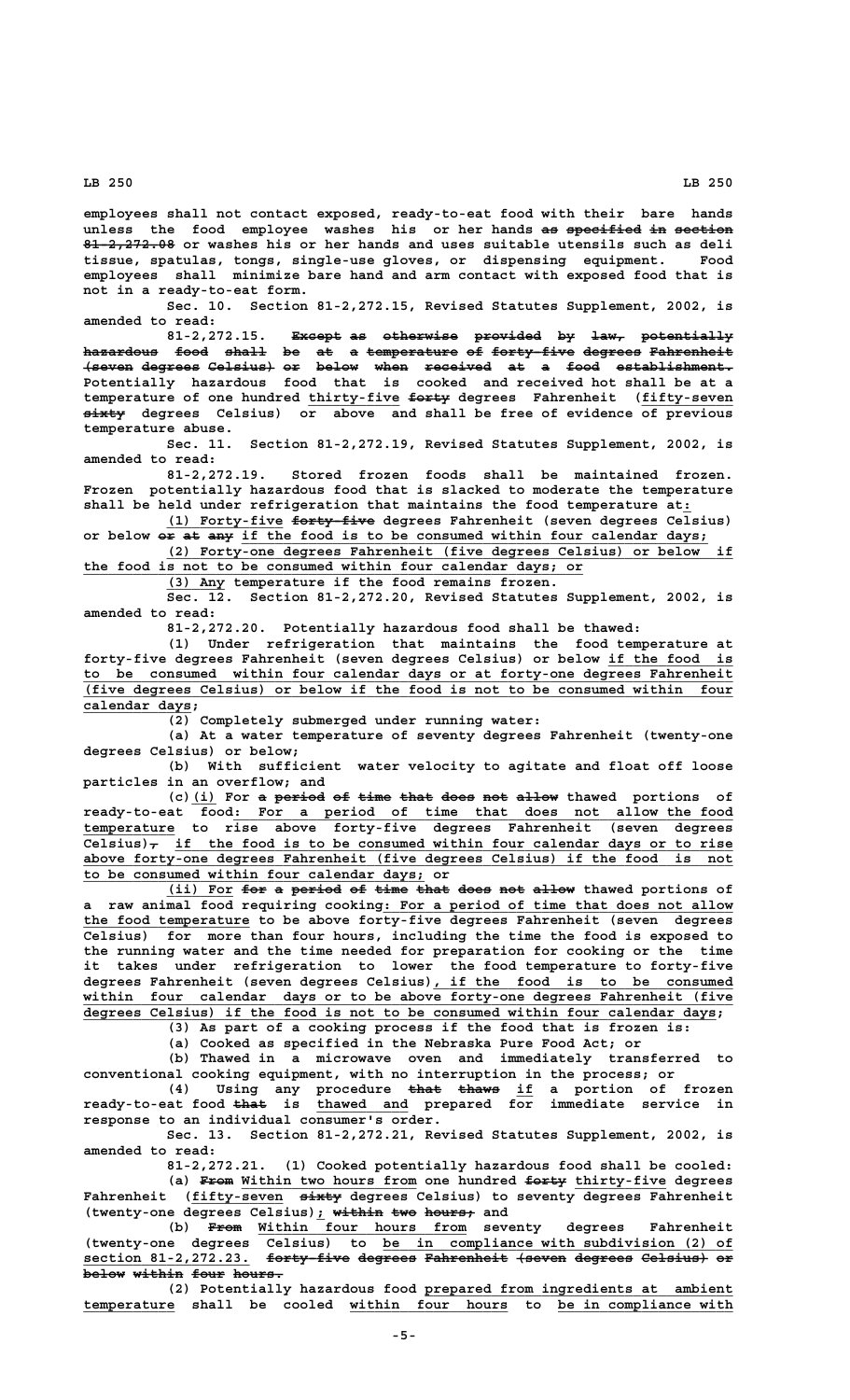subdivision (2) of section 81-2,272.23. <del>forty five degrees Fahrenheit (seven</del> **degrees** Celsius) or below within four hours if prepared from ingredients at  $ambient$  temperature.

 $\left\{3\right\}$  A potentially hazardous food received at a temperature above forty-five degrees Fahrenheit (seven degrees Celsius) during shipment from the  $\frac{1}{1}$   $\frac{1}{1}$  be cooled to forty-five degrees Fahrenheit (seven degrees Celsius) or below within four hours.

**Sec. 14. Section 81-2,272.23, Revised Statutes Supplement, 2002, is amended to read:**

**81-2,272.23. Except during preparation, cooking, or cooling or when time is used as the public health control as specified in section 81-2,272.26, potentially hazardous food shall be maintained:**

(1) At one hundred  $f$ orty thirty-five degrees Fahrenheit (fifty-seven  **————— sixty degrees Celsius) or above, except that roasts cooked to a temperature and for a time specified in the Nebraska Pure Food Act may be held at a temperature of one hundred thirty degrees Fahrenheit (fifty-four degrees Celsius); or**

**(2) At forty-five degrees Fahrenheit (seven degrees Celsius) or** below<sub>r</sub> except as specified in section 81-2,272.15. if the food is to be  **\_\_\_\_\_\_\_\_\_\_\_\_\_\_\_\_\_\_\_\_\_\_\_\_\_\_\_\_\_\_\_\_\_\_\_\_\_\_\_\_\_\_\_\_\_\_\_\_\_\_\_\_\_\_\_\_\_\_\_\_\_\_\_\_\_\_\_\_\_\_\_\_\_\_\_\_\_\_ consumed within four calendar days or at forty-one degrees Fahrenheit (five \_\_\_\_\_\_\_\_\_\_\_\_\_\_\_\_\_\_\_\_\_\_\_\_\_\_\_\_\_\_\_\_\_\_\_\_\_\_\_\_\_\_\_\_\_\_\_\_\_\_\_\_\_\_\_\_\_\_\_\_\_\_\_\_\_\_\_\_\_\_\_\_\_\_\_\_\_\_ degrees Celsius) or below if the food is not to be consumed within four calendar days. \_\_\_\_\_\_\_\_\_\_\_\_\_\_**

> **Sec. 15. Section 81-2,272.24, Revised Statutes Supplement, 2002, is amended to read:**

81-2,272.24. Except for individual meal portions served or **repackaged for sale from a bulk container upon a consumer's request: (1) For —————————— ——— ———— ———— — ———— ————————— ———— — —————————— ———————— \_\_\_**  $refrigerated, ready-to-eat, potentially hazardous food prepared on the$ </u>  **\_\_\_\_\_\_\_\_\_\_\_\_\_\_\_\_\_\_\_\_\_\_\_\_\_\_\_\_\_\_\_\_\_\_\_\_\_\_\_\_\_\_\_\_\_\_\_\_\_\_\_\_\_\_\_\_\_\_\_\_\_\_\_\_\_\_\_\_\_\_\_\_\_\_\_\_\_\_ premises of a food establishment and held refrigerated for more than \_\_\_\_\_\_\_\_\_\_\_\_\_\_\_\_\_\_\_\_\_\_\_\_\_\_\_\_\_\_\_\_\_\_\_\_\_\_\_\_\_\_\_\_\_\_\_\_\_\_\_\_\_\_\_\_\_\_\_\_\_\_\_\_\_\_\_\_\_\_\_\_\_\_\_\_\_\_ twenty-four hours in such food establishment, the container shall be clearly Example 10 Line 10 Line 10 Line 10 Line 10 Line 10 Line 10 Line 10 Line 10 Line 10 Line 10 Line 10 Line 10 Line 10 Line 10 Line 10 Line 10 Line 10 Line 10 Line 10 Line 10 Line 10 Line 10 Line 10 Line 10 Line 10 Line 10 Li** 

 **\_\_\_\_\_\_\_\_\_\_\_\_\_\_\_\_\_\_\_\_\_\_\_\_\_\_\_\_\_\_\_\_\_\_\_\_\_\_\_\_\_\_\_\_\_\_\_\_\_\_\_\_\_\_\_\_\_\_\_\_\_\_\_\_\_\_\_\_ (a) Seven calendar days or less if the food is held refrigerated at \_\_\_\_\_\_\_\_\_\_\_\_\_\_\_\_\_\_\_\_\_\_\_\_\_\_\_\_\_\_\_\_\_\_\_\_\_\_\_\_\_\_\_\_\_\_\_\_\_\_\_\_\_\_\_\_\_\_\_\_\_\_\_\_ forty-one degrees Fahrenheit (five degrees Celsius) or below; or**

 **\_\_\_\_\_\_\_\_\_\_\_\_\_\_\_\_\_\_\_\_\_\_\_\_\_\_\_\_\_\_\_\_\_\_\_\_\_\_\_\_\_\_\_\_\_\_\_\_\_\_\_\_\_\_\_\_\_\_\_\_\_\_\_\_\_\_\_\_ (b) Four calendar days or less if the food is held refrigerated \_\_\_\_\_\_\_\_\_\_\_\_\_\_\_\_\_\_\_\_\_\_\_\_\_\_\_\_\_\_\_\_\_\_\_\_\_\_\_\_\_\_\_\_\_\_\_\_\_\_\_\_\_\_\_\_\_\_\_\_\_\_\_\_\_\_\_\_\_\_\_\_\_\_\_\_\_\_ between forty-five degrees Fahrenheit (seven degrees Celsius) and forty-one \_\_\_\_\_\_\_\_\_\_\_\_\_\_\_\_\_\_\_\_\_\_\_\_\_\_\_\_\_\_\_\_\_\_\_\_\_\_\_\_\_\_ degrees Fahrenheit (five degrees Celsius).**

**The Latter of Latter of Strain (2) For refrigerated, ready-to-eat, potentially hazardous food \_\_\_\_\_\_\_\_\_\_\_\_\_\_\_\_\_\_\_\_\_\_\_\_\_\_\_\_\_\_\_\_\_\_\_\_\_\_\_\_\_\_\_\_\_\_\_\_\_\_\_\_\_\_\_\_\_\_\_\_\_\_\_\_\_\_\_\_\_\_\_\_\_\_\_\_\_\_ prepared and packaged by a food processing plant which is opened in a food \_\_\_\_\_\_\_\_\_\_\_\_\_\_\_\_\_\_\_\_\_\_\_\_\_\_\_\_\_\_\_\_\_\_\_\_\_\_\_\_\_\_\_\_\_\_\_\_\_\_\_\_\_\_\_\_\_\_\_\_\_\_\_\_\_\_\_\_\_\_\_\_\_\_\_\_\_\_ establishment and held refrigerated at such food establishment, the container \_\_\_\_\_\_\_\_\_\_\_\_\_\_\_\_\_\_\_\_\_\_\_\_\_\_\_\_\_\_\_\_\_\_\_\_\_\_\_\_\_\_\_\_\_\_\_\_\_\_\_\_\_\_\_\_\_\_\_\_\_\_\_\_\_\_\_\_\_\_\_\_\_\_\_\_\_\_ shall be clearly marked, at the time the original container is opened, to \_\_\_\_\_\_\_\_\_\_\_\_\_\_\_\_\_\_\_\_\_\_\_\_\_\_\_\_\_\_\_\_\_\_\_\_\_\_\_\_\_\_\_\_\_\_\_\_\_\_\_\_\_\_\_\_\_\_\_\_\_\_\_\_\_\_\_\_\_\_\_\_\_\_\_\_\_\_ indicate the date the food container was opened. The food shall be consumed within: \_\_\_\_\_\_\_**

 **\_\_\_\_\_\_\_\_\_\_\_\_\_\_\_\_\_\_\_\_\_\_\_\_\_\_\_\_\_\_\_\_\_\_\_\_\_\_\_\_\_\_\_\_\_\_\_\_\_\_\_\_\_\_\_\_\_\_\_\_\_\_\_\_\_\_\_\_ (a) Seven calendar days or less if the food is held refrigerated at \_\_\_\_\_\_\_\_\_\_\_\_\_\_\_\_\_\_\_\_\_\_\_\_\_\_\_\_\_\_\_\_\_\_\_\_\_\_\_\_\_\_\_\_\_\_\_\_\_\_\_\_\_\_\_\_\_\_\_\_\_\_\_\_ forty-one degrees Fahrenheit (five degrees Celsius) or below; or**

 **\_\_\_\_\_\_\_\_\_\_\_\_\_\_\_\_\_\_\_\_\_\_\_\_\_\_\_\_\_\_\_\_\_\_\_\_\_\_\_\_\_\_\_\_\_\_\_\_\_\_\_\_\_\_\_\_\_\_\_\_\_\_\_\_\_\_\_\_ (b) Four calendar days or less if the food is held refrigerated** between forty-five degrees Fahrenheit (seven degrees Celsius) and forty-one  **\_\_\_\_\_\_\_\_\_\_\_\_\_\_\_\_\_\_\_\_\_\_\_\_\_\_\_\_\_\_\_\_\_\_\_\_\_\_\_\_\_\_ degrees Fahrenheit (five degrees Celsius).**

 **\_\_\_\_\_\_\_\_\_\_\_\_\_\_\_\_\_\_\_\_\_\_\_\_\_\_\_\_\_\_\_\_\_\_\_\_\_\_\_\_\_\_\_\_\_\_\_\_\_\_\_\_\_\_\_\_\_\_\_\_\_\_\_\_\_\_\_\_ This subsection does not apply to fermented sausages which retain an** original casing or shelf stable salt-cured products produced in a federally  **\_\_\_\_\_\_\_\_\_\_\_\_\_\_\_\_\_\_\_\_\_\_\_\_\_\_\_\_\_\_\_\_\_\_\_\_\_\_\_\_\_\_\_\_\_\_\_\_\_\_\_\_\_\_\_\_\_\_\_\_\_\_\_\_\_\_\_\_\_\_\_\_\_\_\_\_\_\_ inspected food processing plant that are not labeled "Keep Refrigerated" or to** shelf stable, dry, fermented sausages when the face has been cut, but the  **\_\_\_\_\_\_\_\_\_\_\_\_\_\_\_\_\_\_\_\_\_\_\_\_\_\_\_\_\_\_\_\_\_\_\_\_\_\_ remaining portion is whole and intact.**

 **\_\_\_\_\_\_\_\_\_\_\_\_\_\_\_\_\_\_\_\_\_\_\_\_\_\_\_\_\_\_\_\_\_\_\_\_\_\_\_\_\_\_\_\_\_\_\_\_\_\_\_\_\_\_\_\_\_\_\_\_\_\_\_\_\_\_\_\_ (3) A refrigerated, ready-to-eat, potentially hazardous food that is** frequently rewrapped or for which date marking is impractical may be marked by  **\_\_\_\_\_\_\_\_\_\_\_\_\_\_\_\_\_\_\_\_\_\_\_\_\_\_\_\_\_\_\_\_\_\_\_\_\_\_\_\_\_\_\_\_\_\_\_\_\_\_\_\_\_\_\_\_\_\_\_\_\_ an alternative method acceptable to the regulatory authority.**

 **\_\_\_\_\_\_\_\_\_\_\_\_\_\_\_\_\_\_\_\_\_\_\_\_\_\_\_\_\_\_\_\_\_\_\_\_\_\_\_\_\_\_\_\_\_\_\_\_\_\_\_\_\_\_\_\_\_\_\_\_\_\_\_\_\_\_\_\_ (4) A refrigerated, ready-to-eat, potentially hazardous food \_\_\_\_\_\_\_\_\_\_\_\_\_\_\_\_\_\_\_\_\_\_\_\_\_\_\_\_\_\_\_\_\_\_\_\_\_\_\_\_\_\_\_\_\_\_\_\_\_\_\_\_\_\_\_\_\_\_\_\_\_\_\_\_\_\_\_\_\_\_\_\_\_\_\_\_\_\_ ingredient or a portion of a refrigerated, ready-to-eat, potentially hazardous \_\_\_\_\_\_\_\_\_\_\_\_\_\_\_\_\_\_\_\_\_\_\_\_\_\_\_\_\_\_\_\_\_\_\_\_\_\_\_\_\_\_\_\_\_\_\_\_\_\_\_\_\_\_\_\_\_\_\_\_\_\_\_\_\_\_\_\_\_\_\_\_\_\_\_\_\_\_ food that is subsequently combined with additional ingredients or portions of \_\_\_\_\_\_\_\_\_\_\_\_\_\_\_\_\_\_\_\_\_\_\_\_\_\_\_\_\_\_\_\_\_\_\_\_\_\_\_\_\_\_\_\_\_\_\_\_\_\_\_\_\_\_\_\_\_\_\_\_\_\_\_\_\_\_\_\_\_\_\_\_\_\_\_\_\_\_ food shall retain the date marking of the earliest-prepared or first-prepared ingredient. \_\_\_\_\_\_\_\_\_\_\_**

 **\_\_\_\_\_\_\_\_\_\_\_\_\_\_\_\_\_\_\_\_\_\_\_\_\_\_\_\_\_\_\_\_\_\_\_\_\_\_\_\_\_\_\_\_\_\_\_\_\_\_\_\_\_\_\_\_\_\_\_\_\_\_\_\_\_\_\_\_ (5) This section does not apply to individual meal portions served \_\_\_\_\_\_\_\_\_\_\_\_\_\_\_\_\_\_\_\_\_\_\_\_\_\_\_\_\_\_\_\_\_\_\_\_\_\_\_\_\_\_\_\_\_\_\_\_\_\_\_\_\_\_\_\_\_\_\_\_\_\_\_\_\_\_\_\_\_\_\_\_\_\_\_\_\_\_ or repackaged for sale from a bulk container upon a consumer's request. Refrigerated, ready-to-eat, potentially hazardous food prepared and held for ————————————— ————————————— ——————————— ————————— ———— ———————— ——— ———— ——** more than twenty-four hours in a food establishment shall be marked with the date of preparation and consumed by a date which is no more than ten calendar days after preparation. The food shall be discarded if not consumed within **ten calendar days after the date of preparation; and** 

**(2) A container of refrigerated, ready-to-eat, potentially hazardous ——— — ————————— —— ————————————— ————————————— ——————————— ————————** food prepared and packaged by a food processing plant shall be marked as  $f$ ollows:

 $\{a\}$  A container shall be marked by the food processor with any reasonably accepted term which indicates the date by which the food shall be  **consumed; —————————**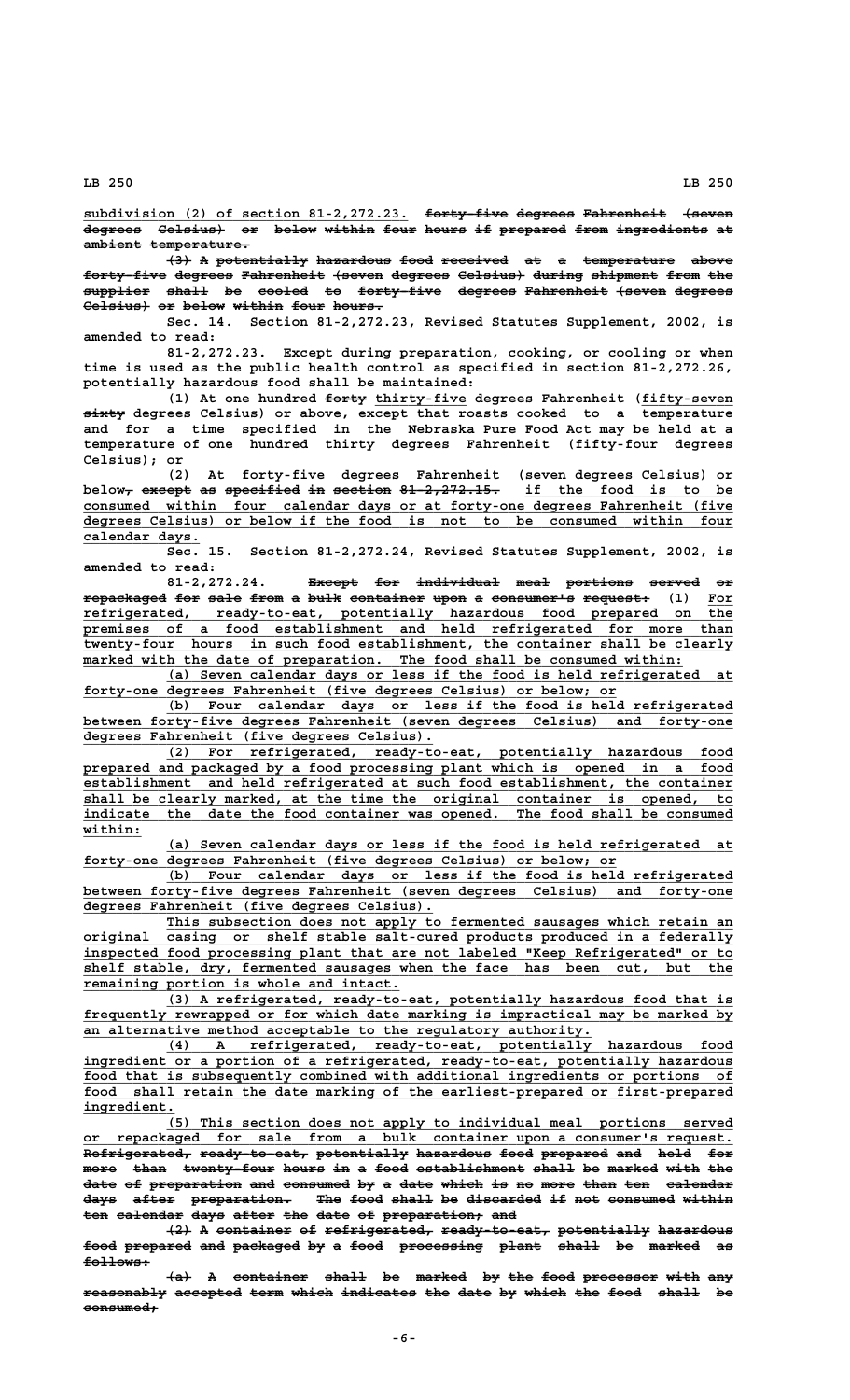$\{\mathbf{b}\}\$  A container of food to be served in a food establishment shall be marked by the food establishment with the date the container is opened. Such food shall be discarded if it is not consumed within ten calendar days after being opened in a food establishment or before the food processor's date by which the food shall be consumed, whichever date occurs first, and

**(c) A container of food which has been repackaged for retail sale by ——— — ————————— —— ———— ————— ——— ———— —————————— ——— —————— ———— —** a food establishment shall be labeled with a "sell by" or "use by" date. Such date shall not exceed the food processor's date by which the food shall be consumed or ten calendar days from the date of repackaging, whichever occurs  **first.——————**

Subdivision  $\{2\}$  of this section does not apply to whole, unsliced portions of a cured and processed product with original casing maintained on the remaining portion, such as bologna, salami, or other sausage in a cellulose casing.

**Sec. 16. Section 81-2,272.25, Revised Statutes Supplement, 2002, is amended to read:**

 **\_\_\_\_\_\_\_\_\_\_\_\_\_\_\_\_\_\_\_\_\_\_\_\_\_\_\_\_\_\_\_\_\_\_\_\_\_\_\_\_\_\_\_\_\_\_\_\_\_\_\_\_\_\_ 81-2,272.25. (1) A food specified under subsection (1) of section \_\_\_\_\_\_\_\_\_\_\_\_\_\_\_\_\_\_\_\_\_\_\_\_\_\_\_\_\_\_\_\_\_\_\_\_\_\_\_\_\_\_\_\_\_\_\_\_\_\_\_\_\_\_\_\_\_\_\_\_\_\_\_\_\_\_\_\_\_\_\_\_\_\_\_\_\_\_ 81-2,272.24 shall be discarded if not consumed within, including the day of** 81-2,272.24 shall be<br>preparation:

> **\_\_\_\_\_\_\_\_\_\_\_\_\_\_\_\_\_\_\_\_\_\_\_\_\_\_\_\_\_\_\_\_\_\_\_\_\_\_\_\_\_\_\_\_\_\_\_\_\_\_\_\_\_\_\_\_\_\_\_\_\_\_\_\_\_\_\_\_ (a) Seven calendar days if the food is held refrigerated at \_\_\_\_\_\_\_\_\_\_\_\_\_\_\_\_\_\_\_\_\_\_\_\_\_\_\_\_\_\_\_\_\_\_\_\_\_\_\_\_\_\_\_\_\_\_\_\_\_\_\_\_\_\_\_\_\_\_\_\_\_\_\_\_ forty-one degrees Fahrenheit (five degrees Celsius) or below; or**

> **\_\_\_\_\_\_\_\_\_\_\_\_\_\_\_\_\_\_\_\_\_\_\_\_\_\_\_\_\_\_\_\_\_\_\_\_\_\_\_\_\_\_\_\_\_\_\_\_\_\_\_\_\_\_\_\_\_\_\_\_\_\_\_\_\_\_\_\_ (b) Four calendar days if the food is held refrigerated between \_\_\_\_\_\_\_\_\_\_\_\_\_\_\_\_\_\_\_\_\_\_\_\_\_\_\_\_\_\_\_\_\_\_\_\_\_\_\_\_\_\_\_\_\_\_\_\_\_\_\_\_\_\_\_\_\_\_\_\_\_\_\_\_\_\_\_\_\_\_\_\_\_\_\_\_\_\_ forty-five degrees Fahrenheit (seven degrees Celsius) and forty-one degrees \_\_\_\_\_\_\_\_\_\_\_\_\_\_\_\_\_\_\_\_\_\_\_\_\_\_\_\_\_\_\_\_\_\_ Fahrenheit (five degrees Celsius).**

 **\_\_\_\_\_\_\_\_\_\_\_\_\_\_\_\_\_\_\_\_\_\_\_\_\_\_\_\_\_\_\_\_\_\_\_\_\_\_\_\_\_\_\_\_\_\_\_\_\_\_\_\_\_\_\_\_\_\_\_\_\_\_\_\_\_\_\_\_ (2) A ready-to-eat, potentially hazardous food prepared on premises \_\_\_\_\_\_\_\_\_\_\_\_\_\_\_\_\_\_\_\_\_\_\_\_\_\_\_\_\_\_\_\_\_\_\_\_\_\_\_\_\_\_\_\_\_\_\_\_\_\_\_\_\_\_\_\_\_\_\_\_\_\_\_\_\_\_\_\_\_\_\_\_\_\_\_\_\_\_ or by a food processing plant and opened at a food establishment and \_\_\_\_\_\_\_\_\_\_\_\_\_\_\_\_\_\_\_\_\_\_\_\_\_\_\_\_\_\_\_\_\_\_\_\_\_\_\_\_\_\_\_\_\_\_\_\_\_\_\_\_\_\_\_\_\_\_\_\_\_\_\_\_\_\_\_\_\_\_\_\_\_\_\_\_\_\_ subsequently frozen at such food establishment shall be discarded if not <u>consumed</u> within twenty-four hours after thawing.** 

 **\_\_\_\_\_\_\_\_\_\_\_\_\_\_\_\_\_\_\_\_\_\_\_\_\_\_\_\_\_\_\_\_\_\_\_\_\_\_\_\_\_\_\_\_\_\_\_\_\_\_\_\_\_\_\_\_\_\_\_\_\_\_\_\_\_\_\_\_ (3) A food specified under subsection (3) of section 81-2,272.24 \_\_\_\_\_\_\_\_\_\_\_\_\_\_\_\_\_\_\_\_\_\_\_\_\_\_\_\_\_\_\_\_\_\_\_\_\_\_\_\_\_\_\_\_\_\_\_\_\_\_\_\_\_\_\_\_\_\_\_\_\_\_\_\_\_\_\_\_\_\_\_\_\_\_\_\_\_\_ shall be discarded if not consumed within, including the day of opening the original container: \_\_\_\_\_\_\_\_\_\_\_\_\_\_\_\_\_\_\_**

 **\_\_\_\_\_\_\_\_\_\_\_\_\_\_\_\_\_\_\_\_\_\_\_\_\_\_\_\_\_\_\_\_\_\_\_\_\_\_\_\_\_\_\_\_\_\_\_\_\_\_\_\_\_\_\_\_\_\_\_\_\_\_\_\_\_\_\_\_ (a) Seven calendar days if the food is held refrigerated at \_\_\_\_\_\_\_\_\_\_\_\_\_\_\_\_\_\_\_\_\_\_\_\_\_\_\_\_\_\_\_\_\_\_\_\_\_\_\_\_\_\_\_\_\_\_\_\_\_\_\_\_\_\_\_\_\_\_\_\_\_\_\_\_ forty-one degrees Fahrenheit (five degrees Celsius) or below; or**

 **\_\_\_\_\_\_\_\_\_\_\_\_\_\_\_\_\_\_\_\_\_\_\_\_\_\_\_\_\_\_\_\_\_\_\_\_\_\_\_\_\_\_\_\_\_\_\_\_\_\_\_\_\_\_\_\_\_\_\_\_\_\_\_\_\_\_\_\_ (b) Four calendar days if the food is held refrigerated between \_\_\_\_\_\_\_\_\_\_\_\_\_\_\_\_\_\_\_\_\_\_\_\_\_\_\_\_\_\_\_\_\_\_\_\_\_\_\_\_\_\_\_\_\_\_\_\_\_\_\_\_\_\_\_\_\_\_\_\_\_\_\_\_\_\_\_\_\_\_\_\_\_\_\_\_\_\_ forty-five degrees Fahrenheit (seven degrees Celsius) and forty-one degrees \_\_\_\_\_\_\_\_\_\_\_\_\_\_\_\_\_\_\_\_\_\_\_\_\_\_\_\_\_\_\_\_\_\_ Fahrenheit (five degrees Celsius).**

 **\_\_\_\_\_\_\_\_\_\_\_\_\_\_\_\_\_\_\_\_\_\_\_\_\_\_\_\_\_\_\_\_\_\_\_\_\_\_\_\_\_\_\_\_\_\_\_\_\_\_\_\_\_\_\_\_\_\_\_\_\_\_\_\_\_\_\_\_ (4) A food specified under section 81-2,272.24 shall be discarded if \_\_\_\_\_\_\_\_\_\_\_\_ the food is:**

 **\_\_\_\_\_\_\_\_\_\_\_\_\_\_\_\_\_\_\_\_\_\_\_\_\_\_\_\_\_\_\_\_\_\_\_\_\_\_\_\_\_\_\_\_\_\_\_\_\_\_\_\_\_\_\_\_\_\_\_\_\_\_\_\_\_\_\_\_ (a) Not consumed before the most recent consumption date marked on** the container;

 **\_\_\_\_\_\_\_\_\_\_\_\_\_\_\_\_\_\_\_\_\_\_\_\_\_\_\_\_\_\_\_\_\_\_\_\_\_\_\_\_\_\_\_\_\_\_\_\_\_\_\_\_\_\_\_\_\_\_\_\_\_\_\_\_\_\_\_\_ (b) In a container or package which is not marked with a preparation** date or number o<u>f days held in refrigeration before freezing</u>; or

 **\_\_\_\_\_\_\_\_\_\_\_\_\_\_\_\_\_\_\_\_\_\_\_\_\_\_\_\_\_\_\_\_\_\_\_\_\_\_\_\_\_\_\_\_\_\_\_\_\_\_\_\_\_\_\_\_\_\_\_\_\_\_\_\_\_\_\_\_ (c) Inappropriately marked with a consumption date or number of days** held refrigerated that exceeds the restrictions under section 81-2,272.24.

 **\_\_\_\_\_\_\_\_\_\_\_\_\_\_\_\_\_\_\_\_\_\_\_\_\_\_\_\_\_\_\_\_\_\_\_\_\_\_\_\_\_\_\_\_\_\_\_\_\_\_\_\_\_\_\_\_\_\_\_\_\_\_\_\_\_\_\_\_ (5) Refrigerated, ready-to-eat, potentially hazardous food prepared \_\_\_\_\_\_\_\_\_\_\_\_\_\_\_\_\_\_\_\_\_\_\_\_\_\_\_\_\_\_\_\_\_\_\_\_\_\_\_\_\_\_\_\_\_\_\_\_\_\_\_\_\_\_\_\_\_\_\_\_\_\_\_\_\_\_\_\_\_\_\_\_\_\_\_\_\_\_ in a food establishment and dispensed through a vending machine with an \_\_\_\_\_\_\_\_\_\_\_\_\_\_\_\_\_\_\_\_\_\_\_\_\_\_\_\_\_\_\_\_\_\_\_\_\_\_\_\_\_\_\_\_\_\_\_\_\_\_\_\_\_\_\_\_\_\_\_\_\_\_\_\_\_ automatic shut-off control that is activated at a temperature of:**

 **\_\_\_\_\_\_\_\_\_\_\_\_\_\_\_\_\_\_\_\_\_\_\_\_\_\_\_\_\_\_\_\_\_\_\_\_\_\_\_\_\_\_\_\_\_\_\_\_\_\_\_\_\_\_\_\_\_\_\_\_\_\_\_\_\_\_\_\_ (a) Forty-one degrees Fahrenheit (five degrees Celsius) shall be \_\_\_\_\_\_\_\_\_\_\_\_\_\_\_\_\_\_\_\_\_\_\_\_\_\_\_\_\_\_\_\_\_\_\_\_\_\_\_\_\_\_\_\_\_\_\_\_\_\_\_\_ discarded if not sold within seven calendar days; or**

 **\_\_\_\_\_\_\_\_\_\_\_\_\_\_\_\_\_\_\_\_\_\_\_\_\_\_\_\_\_\_\_\_\_\_\_\_\_\_\_\_\_\_\_\_\_\_\_\_\_\_\_\_\_\_\_\_\_\_\_\_\_\_\_\_\_\_\_\_ (b) Forty-five degrees Fahrenheit (seven degrees Celsius) shall be** discarded if not sold within four calendar days. A vending machine which **dispenses ready-to-eat, potentially hazardous food shall be equipped with an ————————— ————————————— ——————————— ————————— ———— ————— —— ———————— ———— — automatic cutoff control that is activated at a temperature of forty-five ————————— —————— ——————— ———— —— ————————— —— — ——————————— —— ————————— degrees Fahrenheit (seven degrees Celsius). Refrigerated, ready-to-eat, ——————— —————————— —————— ——————— ————————— ————————————— ————————————** potentially hazardous food in a vending machine shall be discarded if not sold **or served within ten calendar days. Refrigerated, ready-to-eat, potentially —— —————— —————— ——— ———————— ————— ————————————— ————————————— —————————— hazardous food in a vending machine in which the automatic cutoff control has ————————— ———— —— — ——————— ——————— —— ————— ——— ————————— —————— ——————— —— been activated shall be discarded if the time constraint specified in ———— ————————— ————— —— ————————— —— ——— ———— —————————— ————————— — subdivision (2) of section 81-2,272.26 has been exceeded. ——————————— ——— —— ——————— ——————————— ——— ———— —————————**

**Sec. 17. Section 81-2,272.27, Revised Statutes Supplement, 2002, is amended to read:**

**81-2,272.27. A food establishment may use a reduced oxygen packaging method if a variance has been granted by the regulatory authority or under the following conditions:**

**(1) A food establishment shall only use a reduced oxygen packaging method with potentially hazardous food that does not support the growth of the bacteria Clostridium botulinum because it:**

**(a) Has an AW (water activity) of ninety-one hundredths or less;**

**(b) Has a pH of four and six-tenths or less; or**

**(c) Is a meat product cured and processed in the food establishment that at the time of processing had a concentration of sodium nitrite of one hundred twenty milligrams per liter or higher and has a brine concentration of**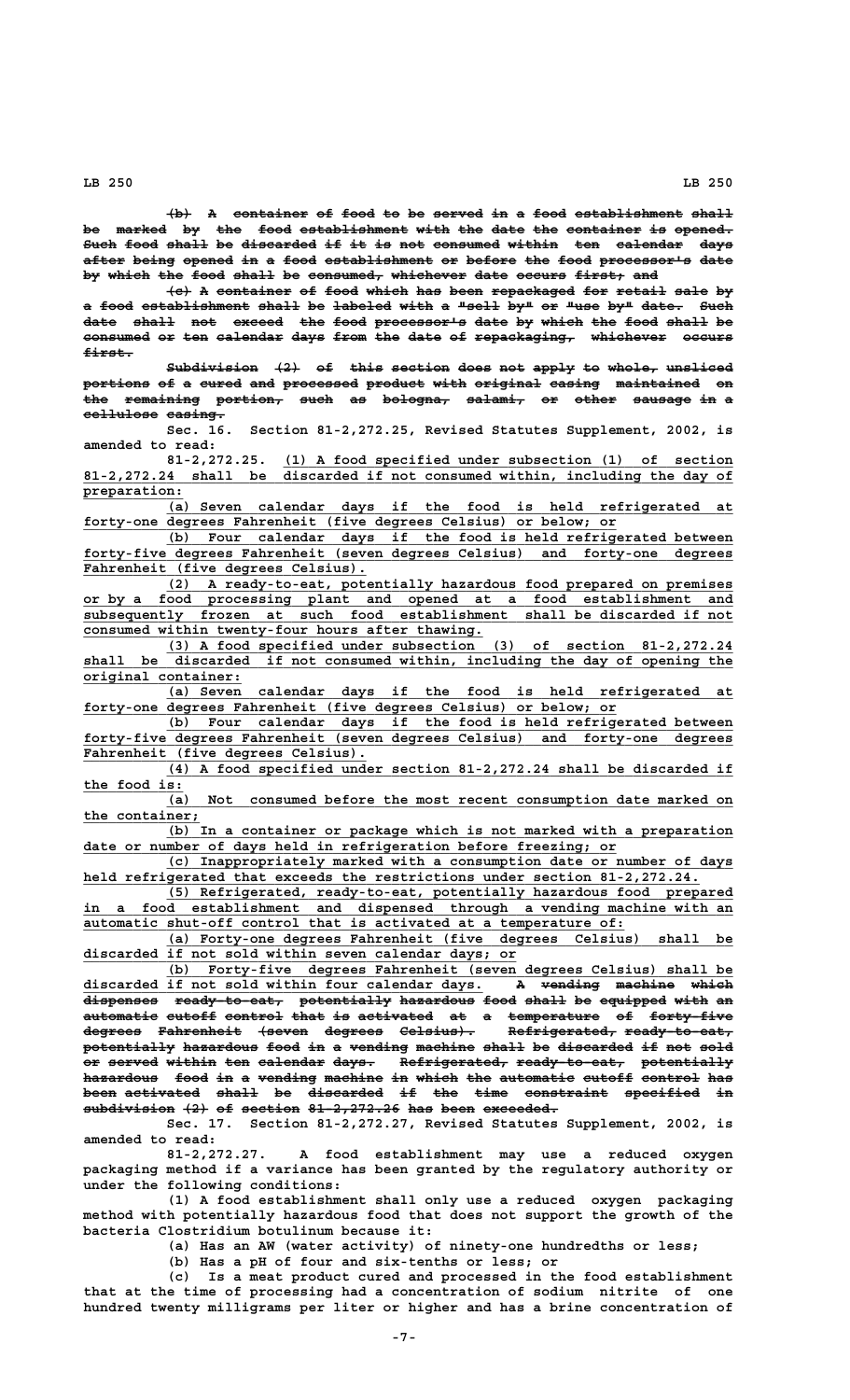**at least three and one-half percent.**

**(2) A food with a high level of competing organisms such as raw meat, raw poultry, or semi-soft cheese containing live active starter culture organisms may be packaged using a reduced oxygen method. Such products shall be labeled with a "sell by" or "use by" date not to exceed fourteen days and shall be discarded if not sold by that date.**

**(3) Products packaged using a reduced oxygen method shall be —————————— \_\_\_\_\_\_\_\_\_ \_\_\_\_ ————— maintained at forty-five forty-one degrees Fahrenheit (five seven degrees Celsius) or below.**

**(4) Except as provided in subdivision (2) of this section, products packaged using a reduced oxygen method shall be discarded if not sold within thirty days from processing if the food is processed at the food establishment. Food processed by a food processing plant that has been repackaged by the food establishment shall be discarded if not sold within fourteen days from packaging by the food establishment or the original manufacturers "sell by" or "use by" date, whichever occurs first.**

**(5) Except as provided in subdivision (2) of this section, products packaged using a reduced oxygen method shall be labeled with a "sell by" or "use by" date which is not more than thirty days from the date it was processed by the food establishment. Food processed by a food processing plant that has been repackaged by the food establishment shall be labeled with a "sell by" or "use by" date which is not more than fourteen days from the date it was repackaged by the food establishment or the original manufacturer's "sell by" or "use by" date, whichever occurs first.**

**(6) Food establishments which process and package food using a reduced oxygen method shall have written policies for operational procedures that:**

**(a) Prohibit contacting ready-to-eat foods with bare hands without proper handwashing;**

**(b) Identify a designated area for reduced oxygen packaging which separates raw foods and ready-to-eat foods to minimize cross contamination;**

**(c) Restrict access to the processing equipment to only responsible trained personnel familiar with the potential hazards of the operation; and (d) Delineate cleaning and sanitation procedures for food contact**

 **surfaces.**

**(7) Food establishments which package food using a reduced oxygen method shall have a training program to ensure that the individual responsible for the reduced oxygen packaging operation understands the requirements of the Nebraska Pure Food Act and the procedures, equipment, and facilities required for safe operation.**

**(8) A food establishment shall not package fish using a reduced oxygen method unless the fish remains frozen before, during, and after packaging or a variance has been granted by the regulatory authority.**

**Sec. 18. Section 81-2,272.28, Revised Statutes Supplement, 2002, is amended to read:**

81-2,272.28. <del>In a food establishment,</del> a Any temporary food establishment, mobile food unit, or food establishment with a temporary  **\_\_\_\_\_\_\_\_\_\_\_\_\_\_\_\_\_\_\_\_\_\_\_\_\_\_\_\_\_\_\_\_\_\_\_\_\_\_\_\_\_\_\_\_\_\_\_\_\_\_\_\_\_\_\_\_\_\_\_\_\_\_\_\_\_\_\_\_\_\_\_\_\_\_\_\_\_\_ interruption of its water supply, which does not meet the requirements of \_\_\_\_\_\_\_\_\_\_\_\_\_\_\_\_\_\_\_\_\_\_\_\_\_\_\_\_\_\_\_\_\_\_\_\_\_\_\_\_\_\_\_\_\_\_\_\_\_\_\_\_\_\_\_\_\_\_\_\_\_\_\_\_\_\_ subdivisions (1) through (4) of section 19 of this act, shall use:**

 **\_\_\_\_\_\_\_\_\_\_\_\_\_\_\_\_\_\_\_\_\_\_\_\_\_\_\_\_\_\_\_\_\_\_\_\_\_\_\_\_\_\_\_\_\_\_\_\_\_\_\_\_\_\_ (1) Containers of commercially bottled drinking water;**

 **\_\_\_\_\_\_\_\_\_\_\_\_\_\_\_\_\_\_\_\_\_\_\_\_\_\_\_\_\_\_\_\_\_\_\_\_\_\_\_\_\_\_\_\_\_\_\_\_\_ (2) One or more closed portable water containers;**

 **\_\_\_\_\_\_\_\_\_\_\_\_\_\_\_\_\_\_\_\_\_\_\_\_\_\_\_\_\_\_\_\_\_\_\_\_\_ (3) An enclosed vehicular water tank;**

 **\_\_\_\_\_\_\_\_\_\_\_\_\_\_\_\_\_\_\_\_\_\_\_\_\_\_\_\_\_\_\_\_\_\_\_\_\_\_\_\_\_ (4) An on-premises water storage tank; or**

 **\_\_\_\_\_\_\_\_\_\_\_\_\_\_\_\_\_\_\_\_\_\_\_\_\_\_\_\_\_\_\_\_\_\_\_\_\_\_\_\_\_\_\_\_\_\_\_\_\_\_\_\_\_\_\_\_\_\_\_\_\_\_\_\_\_\_\_\_ (5) Piping, tubing, or hoses connected to an adjacent approved water \_\_\_\_\_\_\_\_\_\_\_\_ source. Any hose used for conveying drinking water from a water tank shall have a smooth interior surface, be of food grade material, and, if not permanently attached, be clearly and durably identified as to its use.**

 **\_\_\_\_\_\_\_\_\_\_\_\_\_\_\_\_\_\_\_\_\_\_\_\_\_\_\_\_\_\_\_\_\_\_\_\_\_\_\_\_\_\_\_\_\_\_\_\_\_\_\_\_\_\_\_\_\_\_ Sec. 19. Except in response to a temporary interruption of a water**  $\texttt{supply in the food establishment, any food establishment which is not a mobile}$  **\_\_\_\_\_\_\_\_\_\_\_\_\_\_\_\_\_\_\_\_\_\_\_\_\_\_\_\_\_\_\_\_\_\_\_\_\_\_\_\_\_\_\_\_\_\_\_\_ food unit or temporary food establishment shall:**

 **\_\_\_\_\_\_\_\_\_\_\_\_\_\_\_\_\_\_\_\_\_\_\_\_\_\_\_\_\_\_\_\_\_\_\_\_\_\_\_\_\_\_\_\_\_\_\_\_\_\_\_\_\_\_\_\_\_\_\_\_\_\_\_\_\_\_\_\_ (1) Have water under pressure provided to all fixtures, equipment, \_\_\_\_\_\_\_\_\_\_\_\_\_\_\_\_\_\_\_\_\_\_\_\_\_\_\_\_\_\_\_\_\_\_\_\_\_\_\_\_\_\_\_\_\_\_\_\_\_\_\_\_\_ and nonfood equipment that are required to use water;**

 **\_\_\_\_\_\_\_\_\_\_\_\_\_\_\_\_\_\_\_\_\_\_\_\_\_\_\_\_\_\_\_\_\_\_\_\_\_\_\_\_\_\_\_\_\_\_\_\_\_\_\_\_\_\_\_\_\_\_\_\_ (2) Receive water through the use of an approved water main;**

 **\_\_\_\_\_\_\_\_\_\_\_\_\_\_\_\_\_\_\_\_\_\_\_\_\_\_\_\_\_\_\_\_\_\_\_\_\_\_\_\_\_ (3) Have a permanent plumbing system; and**

 **\_\_\_\_\_\_\_\_\_\_\_\_\_\_\_\_\_\_\_\_\_\_\_\_\_\_\_\_\_\_\_\_\_\_\_\_\_\_\_\_\_\_\_\_\_\_\_\_\_\_\_\_\_\_\_\_\_\_\_\_\_\_\_\_\_\_\_\_ (4) Have at least one toilet which is permanent, convenient, and accessible. \_\_\_\_\_\_\_\_\_\_\_**

**Sec. 20. Section 81-2,272.29, Revised Statutes Supplement, 2002, is amended to read:**

81-2,272.29. A carbonating device or a beverage dispenser with an  **\_\_\_\_\_\_\_\_\_\_\_\_\_\_\_\_\_\_\_\_\_\_\_\_\_\_\_\_\_\_\_\_\_\_\_\_\_\_\_\_\_\_\_\_\_\_\_\_\_\_\_\_\_\_\_\_\_\_\_\_\_\_\_\_\_\_\_\_\_\_\_\_\_\_\_\_\_\_ internal carbonator intended to be connected to a water supply system under \_\_\_\_\_\_\_\_ \_\_\_\_\_\_\_\_\_\_\_\_\_\_\_\_\_\_\_\_\_\_\_\_\_\_\_\_\_\_ pressure in a food establishment shall have an air gap as specified in the \_\_\_\_\_\_\_\_\_\_\_\_\_\_\_\_\_\_\_\_\_\_\_\_\_\_\_\_\_\_\_\_\_\_\_\_\_\_\_\_\_\_\_\_\_\_\_\_\_\_\_\_\_\_\_\_\_\_\_\_\_\_\_\_\_\_\_\_\_\_\_\_\_\_\_\_\_\_ Nebraska Pure Food Act or a backflow prevention device as specified in the act**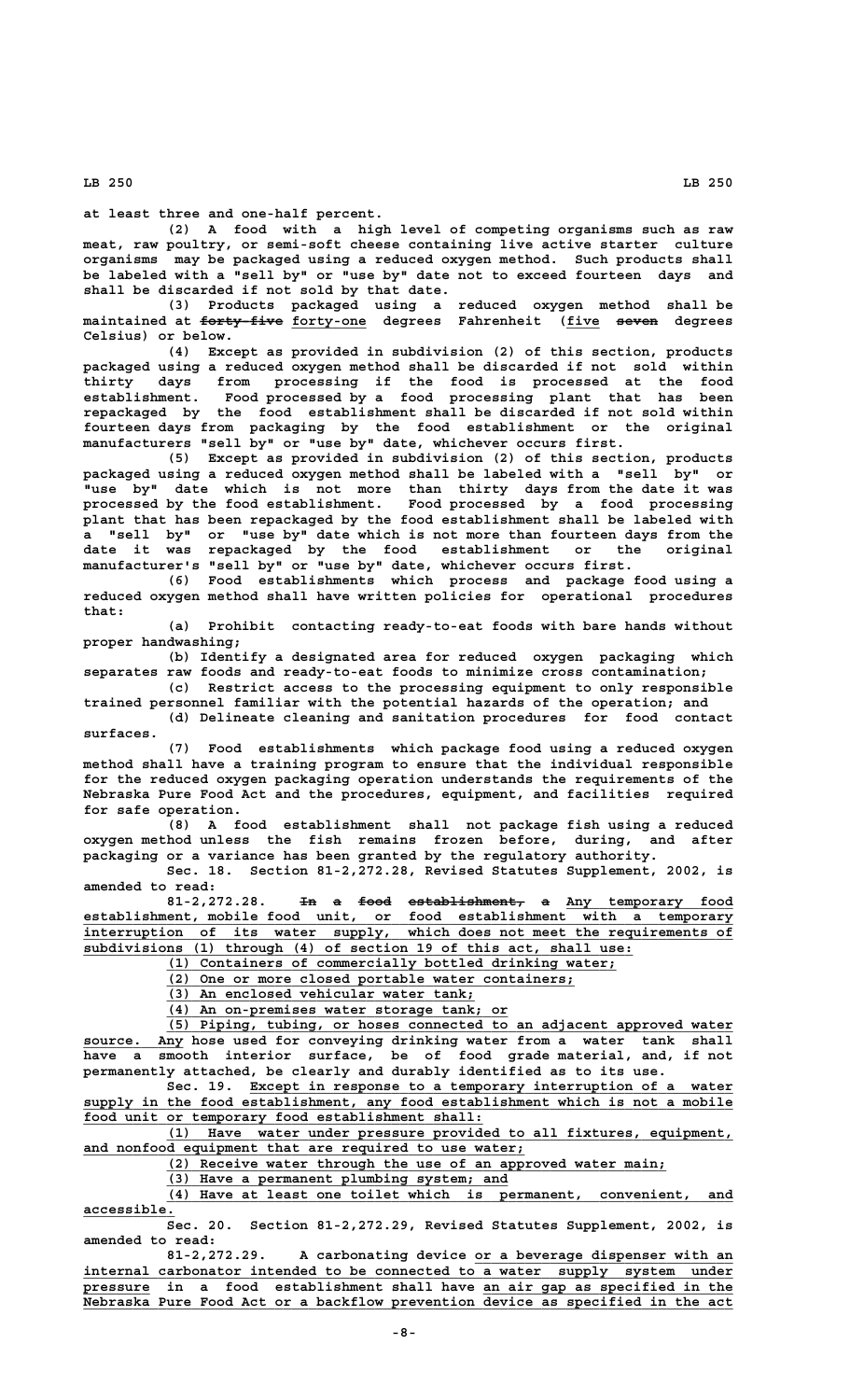a dual check valve. Such valve shall be installed so that it is upstream from a carbonating device and downstream from any copper in the water supply line. **Sec. 21. Section 81-2,272.30, Revised Statutes Supplement, 2002, is**

**amended to read:**  $\overline{41}$  Except as specified under subsections  $\overline{42}$ ,  $\overline{43}$ , **and (5) of this section, potentially hazardous food that is cooked, cooled, ——— ——— —— ———— ———————— ——————————— ————————— ———— ———— —— ——————— —————— and reheated for hot holding shall be reheated so that all parts of the food ——— ———————— ——— ——— ——————— ————— —— ———————— —— ———— ——— ————— —— ——— ——— reach a temperature of at least one hundred sixty-five degrees Fahrenheit ————— — ——————————— —— —— ————— ——— ——————— —————————— ——————— ——————————**  $+$  **seventy-four degrees Celsius**) for fifteen seconds.

 $\{2\}$  Except as specified under subsection  $\{3\}$  of this section, potentially hazardous food reheated in a microwave oven for hot holding shall be reheated so that all parts of the food reach a temperature of at least one hundred sixty-five degrees Fahrenheit (seventy-four degrees Celsius) and the **food is rotated or stirred, covered, and allowed to stand covered two minutes ———— —— ——————— —— ———————— ———————— ——— ——————— —— ————— ——————— ——— ——————**  $after$  reheating.

 **——— (3) Ready-to-eat food taken from a commercially processed, hermetically sealed container, or from an intact package from a food processing plant, shall be heated to a temperature of at least one hundred ————— \_\_\_\_\_\_\_\_\_\_\_ \_\_\_\_\_\_\_\_\_\_\_ ————— forty thirty-five degrees Fahrenheit (fifty-seven sixty degrees Celsius) for hot holding.**

> **(4) Reheating for hot holding shall be done rapidly and the minimum ——— ————————— ——— ——— ——————— ————— —— ———— ——————— ——— ——— ——————** temperature specified under subsection (1) of this section shall be reached **within two hours. —————— ——— ——————**

> **(5) Remaining unsliced portions of roasts of beef that are cooked as ——— ————————— ———————— ———————— —— —————— —— ———— ———— ——— —————— —** specified in the Nebraska Pure Food Act may be reheated for hot holding using the oven parameters and minimum time and temperature conditions specified in the act.

> Sec. 22. (1) Except as provided under subsection (2) of this  $section,$  a food employee shall keep his or her fingernails trimmed, filed, and  $m$ aintained so the edges and surfaces are cleanable and not rough. Unless  **\_\_\_\_\_\_\_\_\_\_\_\_\_\_\_\_\_\_\_\_\_\_\_\_\_\_\_\_\_\_\_\_\_\_\_\_\_\_\_\_\_\_\_\_\_\_\_\_\_\_\_\_\_\_\_\_\_\_\_\_\_\_\_\_\_\_\_\_\_\_\_\_\_\_\_\_\_\_ wearing intact gloves in good condition, a food employee shall not wear \_\_\_\_\_\_\_\_\_\_\_\_\_\_\_\_\_\_\_\_\_\_\_\_\_\_\_\_\_\_\_\_\_\_\_\_\_\_\_\_\_\_\_\_\_\_\_\_\_\_\_\_\_\_\_\_\_\_\_\_\_\_\_\_\_\_\_\_\_\_\_\_\_\_\_ fingernail polish or artificial fingernails when working with exposed food.**

> **\_\_\_\_\_\_\_\_\_\_\_\_\_\_\_\_\_\_\_\_\_\_\_\_\_\_\_\_\_\_\_\_\_\_\_\_\_\_\_\_\_\_\_\_\_\_\_\_\_\_\_\_\_\_\_\_\_\_\_\_\_\_\_\_\_\_\_\_ (2) This section does not apply to a food employee such as a counter \_\_\_\_\_\_\_\_\_\_\_\_\_\_\_\_\_\_\_\_\_\_\_\_\_\_\_\_\_\_\_\_\_\_\_\_\_\_\_\_\_\_\_\_\_\_\_\_\_\_\_\_\_\_\_\_\_\_\_\_\_\_\_\_\_\_\_\_\_\_\_\_\_\_\_\_\_\_ staff person who only serves beverages and wrapped or packaged foods, a host \_\_\_\_\_\_\_\_\_\_\_\_\_\_\_\_\_\_\_\_\_\_\_\_\_\_\_\_\_\_\_\_\_\_\_\_\_\_\_\_\_\_\_\_\_\_\_\_\_\_\_\_\_\_\_\_\_\_\_\_\_\_\_\_\_\_\_\_\_\_\_\_\_\_\_\_\_\_ staff person, or a wait staff person if he or she presents a minimal risk of \_\_\_\_\_\_\_\_\_\_\_\_\_\_\_\_\_\_\_\_\_\_\_\_\_\_\_\_\_\_\_\_\_\_\_\_\_\_\_\_\_\_\_\_\_\_\_\_\_\_\_\_\_\_\_\_\_\_\_\_\_\_\_\_\_\_\_\_\_\_\_\_\_\_\_\_\_\_ contaminating exposed food, clean equipment, utensils, and linens, and \_\_\_\_\_\_\_\_\_\_\_\_\_\_\_\_\_\_\_\_\_\_\_\_\_\_\_\_\_\_\_\_\_\_\_\_\_\_\_\_\_\_\_\_\_\_\_\_\_ unwrapped single-service and single-use articles.**

 **\_\_\_\_\_\_\_\_\_\_\_\_\_\_\_\_\_\_\_\_\_\_\_\_\_\_\_\_\_\_\_\_\_\_\_\_\_\_\_\_\_\_\_\_\_\_\_\_\_\_\_\_\_\_\_\_\_ Sec. 23. While preparing food, a food employee shall not wear \_\_\_\_\_\_\_\_\_\_\_\_\_\_\_\_\_\_\_\_\_\_\_\_\_\_\_\_\_\_\_\_\_\_\_\_\_\_\_\_\_\_\_\_\_\_\_\_\_\_\_\_\_\_\_\_\_\_\_\_\_\_\_\_\_\_\_\_\_\_\_\_\_\_\_\_\_\_ jewelry on his or her arms and hands except for plain rings such as wedding bands and medical information bracelets.** 

 **\_\_\_\_\_\_\_\_\_\_\_\_\_\_\_\_\_\_\_\_\_\_\_\_\_\_\_\_\_\_\_\_\_\_\_\_\_\_\_\_\_\_\_\_\_\_\_\_\_\_\_\_\_\_\_\_\_\_ Sec. 24. Except for raw dough being prepared prior to being cooked, \_\_\_\_\_\_\_\_\_\_\_\_\_\_\_\_\_\_\_\_\_\_\_\_\_\_\_\_\_\_\_\_\_\_\_\_\_\_\_\_\_\_\_\_\_\_\_\_\_\_\_\_\_\_\_\_\_\_\_\_\_\_\_\_\_\_\_\_\_\_\_\_\_\_\_\_\_\_ linens and cloth napkins shall not be used in contact with food unless they \_\_\_\_\_\_\_\_\_\_\_\_\_\_\_\_\_\_\_\_\_\_\_\_\_\_\_\_\_\_\_\_\_\_\_\_\_\_\_\_\_\_\_\_\_\_\_\_\_\_\_\_\_\_\_\_\_\_\_\_\_\_\_\_\_\_\_\_\_\_\_\_\_\_\_\_\_\_ are used to line a container for the service of foods and the linens and \_\_\_\_\_\_\_\_\_\_\_\_\_\_\_\_\_\_\_\_\_\_\_\_\_\_\_\_\_\_\_\_\_\_\_\_\_\_\_\_\_\_\_\_\_\_\_\_\_\_\_\_\_\_\_\_\_\_\_\_\_\_\_\_\_\_\_\_\_\_\_\_\_\_\_\_\_\_ napkins are replaced each time the container is refilled. Linens and cloth \_\_\_\_\_\_\_\_\_\_\_\_\_\_\_\_\_\_\_\_\_\_\_\_\_\_\_\_\_\_\_\_\_\_\_\_\_\_\_\_\_\_\_\_\_\_\_\_\_\_\_\_\_\_\_\_\_\_\_\_\_\_\_\_\_\_\_\_\_\_\_\_\_\_\_\_\_\_ napkins which are used in contact with food and cloth napkins used by \_\_\_\_\_\_\_\_\_\_\_\_\_\_\_\_\_\_\_\_\_\_\_\_\_\_\_\_\_\_\_\_\_\_\_\_\_\_\_\_\_\_\_\_\_\_ consumers shall be laundered between each use.**

 **\_\_\_\_\_\_\_\_\_\_\_\_\_\_\_\_\_\_\_\_\_\_\_\_\_\_\_\_\_\_\_\_\_\_\_\_\_\_\_\_\_\_\_\_\_\_\_\_\_\_\_\_\_\_\_\_\_\_ Sec. 25. Ready-to-eat food that may have been contaminated by an \_\_\_\_\_\_\_\_\_\_\_\_\_\_\_\_\_\_\_\_\_\_\_\_\_\_\_\_\_\_\_\_\_\_\_\_\_\_\_\_\_\_\_\_\_\_\_\_\_\_\_\_\_\_\_\_\_\_\_\_\_\_\_\_\_\_\_\_\_\_\_\_\_\_\_\_\_\_ employee who has been restricted or excluded as specified under section \_\_\_\_\_\_\_\_\_\_\_\_\_\_\_\_\_\_\_\_\_\_\_\_\_\_\_\_\_\_\_ 81-2,272.04 shall be discarded.**

 **\_\_\_\_\_\_\_\_\_\_\_\_\_\_\_\_\_\_\_\_\_\_\_\_\_\_\_\_\_\_\_\_\_\_\_\_\_\_\_\_\_\_\_\_\_\_\_\_\_\_\_\_\_\_\_\_\_ Sec. 26. (1) A vending machine dispensing potentially hazardous** food shall have an automatic control that prevents the vending machine from  **dispensing food: \_\_\_\_\_\_\_\_\_\_\_\_\_\_\_\_**

 **\_\_\_\_\_\_\_\_\_\_\_\_\_\_\_\_\_\_\_\_\_\_\_\_\_\_\_\_\_\_\_\_\_\_\_\_\_\_\_\_\_\_\_\_\_\_\_\_\_\_\_\_\_\_\_\_\_\_\_\_\_\_\_\_\_\_\_\_ (a) If there is a power failure, mechanical failure, or other \_\_\_\_\_\_\_\_\_\_\_\_\_\_\_\_\_\_\_\_\_\_\_\_\_\_\_\_\_\_\_\_\_\_\_\_\_\_\_\_\_\_\_\_\_\_\_\_\_\_\_\_\_\_\_\_\_\_\_\_\_\_\_\_\_\_\_\_\_\_\_\_\_\_\_\_\_\_ condition that results in an internal machine temperature that cannot maintain \_\_\_\_\_\_\_\_\_\_\_\_\_\_\_\_\_\_\_\_\_\_\_\_\_\_\_\_\_\_\_\_\_\_\_\_\_\_\_\_\_\_\_\_\_\_\_\_\_\_\_\_\_\_\_\_\_\_\_\_\_\_\_\_\_\_\_\_ food temperatures as specified under the Nebraska Pure Food Act; and**

 **\_\_\_\_\_\_\_\_\_\_\_\_\_\_\_\_\_\_\_\_\_\_\_\_\_\_\_\_\_\_\_\_\_\_\_\_\_\_\_\_\_\_\_\_\_\_\_\_\_\_\_\_\_\_\_\_\_\_\_\_\_\_\_\_\_\_\_\_ (b) If a condition specified under subsection (1)(a) of this section \_\_\_\_\_\_\_\_\_\_\_\_\_\_\_\_\_\_\_\_\_\_\_\_\_\_\_\_\_\_\_\_\_\_\_\_\_\_\_\_\_\_\_\_\_\_\_\_\_\_\_\_\_\_\_\_\_\_\_\_\_\_\_\_\_\_\_\_\_\_\_\_\_\_\_\_\_\_ occurs, until the vending machine is serviced and restocked with food that has \_\_\_\_\_\_\_\_\_\_\_\_\_\_\_\_\_\_\_\_\_\_\_\_\_\_\_\_\_\_\_\_\_\_\_\_\_\_\_\_\_\_\_\_\_\_\_\_\_\_\_\_\_\_\_\_ been maintained at temperatures specified under the act.**

 **\_\_\_\_\_\_\_\_\_\_\_\_\_\_\_\_\_\_\_\_\_\_\_\_\_\_\_\_\_\_\_\_\_\_\_\_\_\_\_\_\_\_\_\_\_\_\_\_\_\_\_\_\_\_\_\_\_\_\_\_\_\_\_\_\_\_\_\_ (2) When the automatic shutoff within a vending machine dispensing \_\_\_\_\_\_\_\_\_\_\_\_\_\_\_\_\_\_\_\_\_\_\_\_\_\_\_\_\_\_\_\_\_\_\_\_\_\_\_\_ potentially hazardous food is activated:**

 **\_\_\_\_\_\_\_\_\_\_\_\_\_\_\_\_\_\_\_\_\_\_\_\_\_\_\_\_\_\_\_\_\_\_\_\_\_\_\_\_\_\_\_\_\_\_\_\_\_\_\_\_\_\_\_\_\_\_\_\_\_\_\_\_\_\_\_\_ (a) In a refrigerated vending machine, the ambient temperature shall**  $not$  exceed forty-one degrees Fahrenheit (five degrees Celsius) or forty-five  **\_\_\_\_\_\_\_\_\_\_\_\_\_\_\_\_\_\_\_\_\_\_\_\_\_\_\_\_\_\_\_\_\_\_\_\_\_\_\_\_\_\_\_\_\_\_\_\_\_\_\_\_\_\_\_\_\_\_\_\_\_\_\_\_\_\_\_\_\_\_\_\_\_\_\_\_\_\_ degrees Fahrenheit (seven degrees Celsius) as specified under the act for more \_\_\_\_\_\_\_\_\_\_\_\_\_\_\_\_\_\_\_\_\_\_\_\_\_\_\_\_\_\_\_\_\_\_\_\_\_\_\_\_\_\_\_\_\_\_\_\_\_\_\_\_\_\_\_\_\_\_\_\_\_\_\_\_\_\_\_\_\_\_\_\_\_\_\_\_\_\_ than thirty minutes immediately after the vending machine is filled, serviced, \_\_\_\_\_\_\_\_\_\_\_\_\_\_\_\_ or restocked; or**

 **\_\_\_\_\_\_\_\_\_\_\_\_\_\_\_\_\_\_\_\_\_\_\_\_\_\_\_\_\_\_\_\_\_\_\_\_\_\_\_\_\_\_\_\_\_\_\_\_\_\_\_\_\_\_\_\_\_\_\_\_\_\_\_\_\_\_\_\_ (b) In a hot holding vending machine, the ambient temperature shall \_\_\_\_\_\_\_\_\_\_\_\_\_\_\_\_\_\_\_\_\_\_\_\_\_\_\_\_\_\_\_\_\_\_\_\_\_\_\_\_\_\_\_\_\_\_\_\_\_\_\_\_\_\_\_\_\_\_\_\_\_\_\_\_\_\_\_\_\_\_\_\_\_\_\_\_\_\_ not be below one hundred thirty-five degrees Fahrenheit (fifty-seven degrees \_\_\_\_\_\_\_\_\_\_\_\_\_\_\_\_\_\_\_\_\_\_\_\_\_\_\_\_\_\_\_\_\_\_\_\_\_\_\_\_\_\_\_\_\_\_\_\_\_\_\_\_\_\_\_\_\_\_\_\_\_\_\_\_\_\_\_\_\_\_\_\_\_\_\_\_\_\_ Celsius) for more than one hundred twenty minutes immediately after the \_\_\_\_\_\_\_\_\_\_\_\_\_\_\_\_\_\_\_\_\_\_\_\_\_\_\_\_\_\_\_\_\_\_\_\_\_\_\_\_\_\_\_\_\_\_\_\_\_\_ vending machine is filled, serviced, or restocked.**

 **\_\_\_\_\_\_\_\_\_\_\_\_\_\_\_\_\_\_\_\_\_\_\_\_\_\_\_\_\_\_\_\_\_\_\_\_\_\_\_\_\_\_\_\_\_\_\_\_\_\_\_\_\_\_\_\_\_\_ Sec. 27. Refrigerated, potentially hazardous food which is not to \_\_\_\_\_\_\_\_\_\_\_\_\_\_\_\_\_\_\_\_\_\_\_\_\_\_\_\_\_\_\_\_\_\_\_\_\_\_\_\_\_\_\_\_\_\_\_\_\_\_\_\_\_\_\_\_\_\_\_\_\_\_\_\_\_\_\_\_\_\_\_\_\_\_\_\_\_\_ be consumed within twenty-four hours shall be at a temperature of forty-one \_\_\_\_\_\_\_\_\_\_\_\_\_\_\_\_\_\_\_\_\_\_\_\_\_\_\_\_\_\_\_\_\_\_\_\_\_\_\_\_\_\_\_\_\_\_\_\_\_\_\_\_\_\_\_\_\_\_\_\_\_\_\_\_\_\_\_\_\_\_\_\_\_\_\_\_\_\_ degrees Fahrenheit (five degrees Celsius) or below when received.**